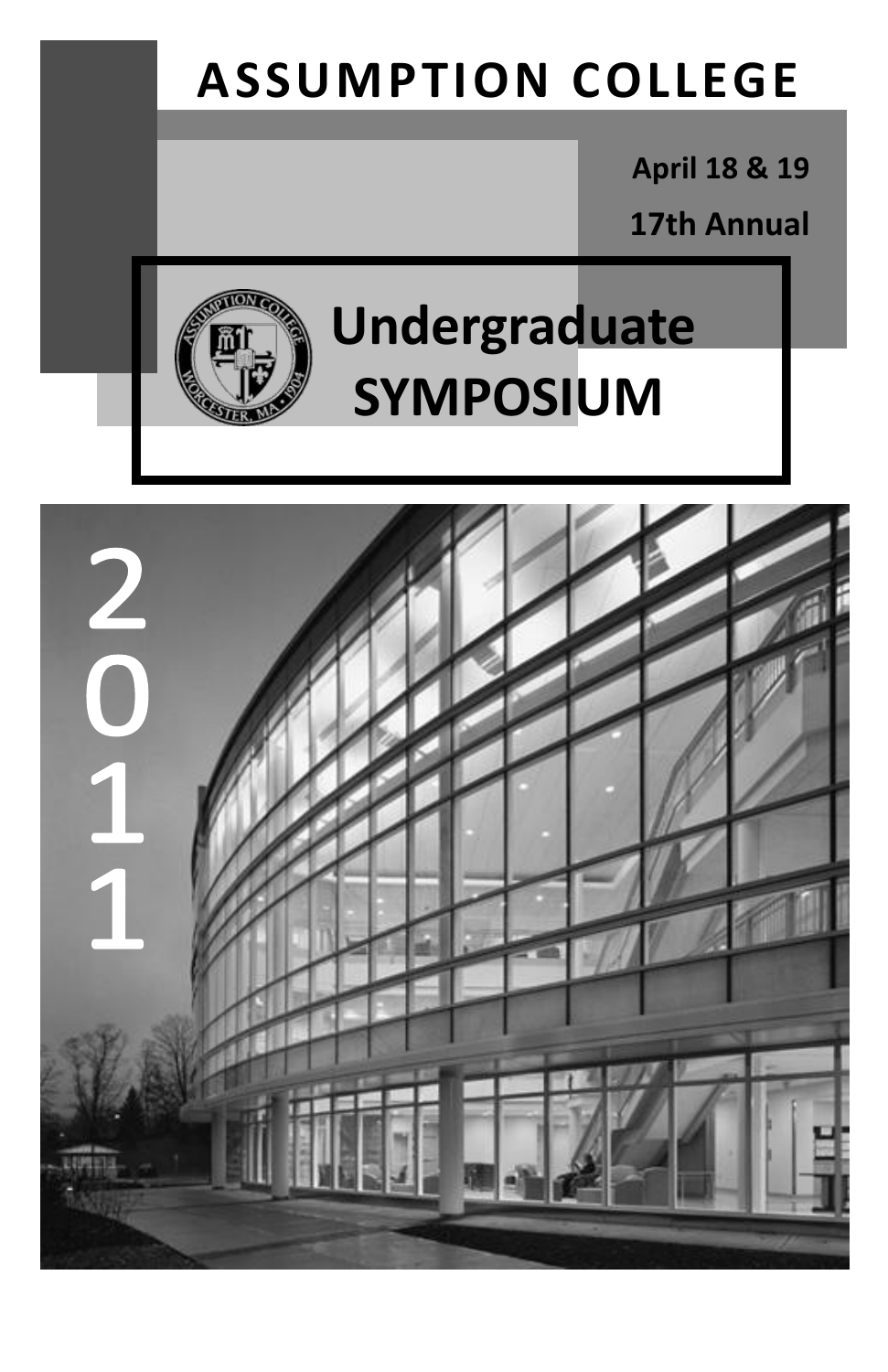

### **Office of the Provost and Academic Vice President**

Welcome to the *17th Annual Undergraduate Symposium*, highlighting the research and scholarly achievements of Assumption students working in collaboration with dedicated faculty mentors. These collaborations represent a model for integrating teaching, original research, and the beneficial effects of peer review in promoting intellectual development and professional growth. The *Symposium* provides the campus community the opportunity to gain a greater appreciation of the individual and collective accomplishments of our faculty and students, as well as to applaud those achievements.

I hope that you enjoy and profit from viewing the posters, hearing the papers, and speaking with the authors of this impressive work.

Sincerely,

Francis M. Lazarus Provost and Academic Vice President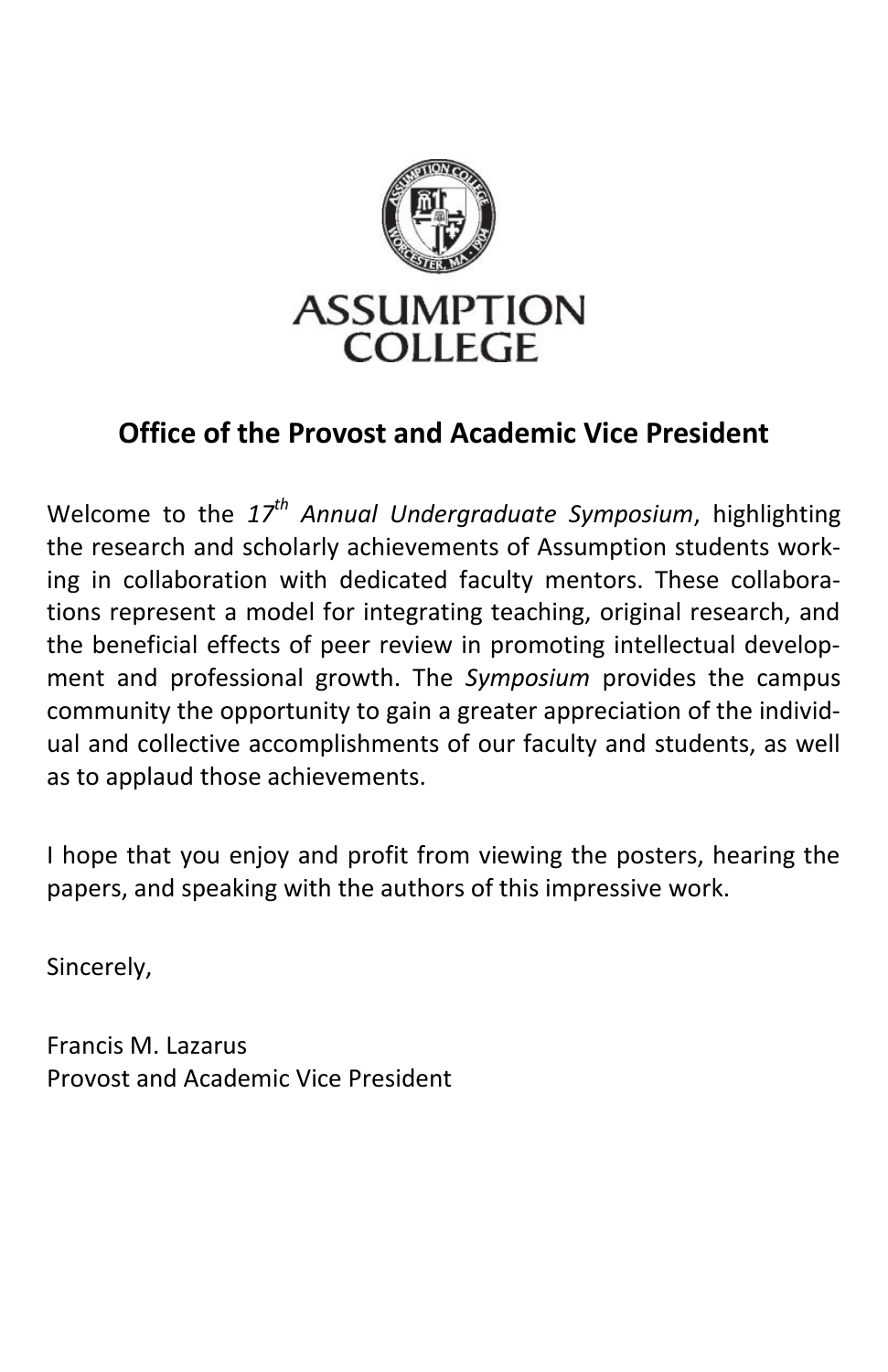## **Undergraduate Symposium**

*La Maison Française Auditorium & Testa Science Center Fuller Auditorium and Atrium*

# **Program Schedule**

#### **Monday, April 18, 2011**

| $11:30$ a.m.      | Arrival & set-up                                                |
|-------------------|-----------------------------------------------------------------|
| 12:00 p.m.        | Welcome, Dr. Francis Lazarus, Provost<br>(La Maison Auditorium) |
| $12:00-1:15$ p.m. | Presentation Session I (La Maison Auditorium)                   |
| $1:30-3:00$ p.m.  | Presentation Session II (Testa Fuller Auditorium)               |

### **Tuesday, April 19, 2011**

| 12:00-1:15 p.m.  | Presentation Session III (Testa Fuller Auditorium)                                                                                                  |
|------------------|-----------------------------------------------------------------------------------------------------------------------------------------------------|
| 1:45-2:45 p.m.   | Poster Session I (Testa Atrium)                                                                                                                     |
| $3:00-4:15$ p.m. | Presentation Session IV (La Maison Auditorium)                                                                                                      |
| 5:00 p.m.        | Dinner for student presenters and mentors (Hagan<br>Hall). Greetings from Dr. Francesco Cesareo,<br>President.                                      |
| 5:20-6:00 p.m.   | Keynote Address, "Undergraduate Research<br>at Liberal Arts Colleges: Clark's LEEP Approach,"<br>by Dr. Colin Polsky, Clark University (Hagan Hall) |
| $6:15-7:30$ p.m. | Poster Session II (Testa Atrium)                                                                                                                    |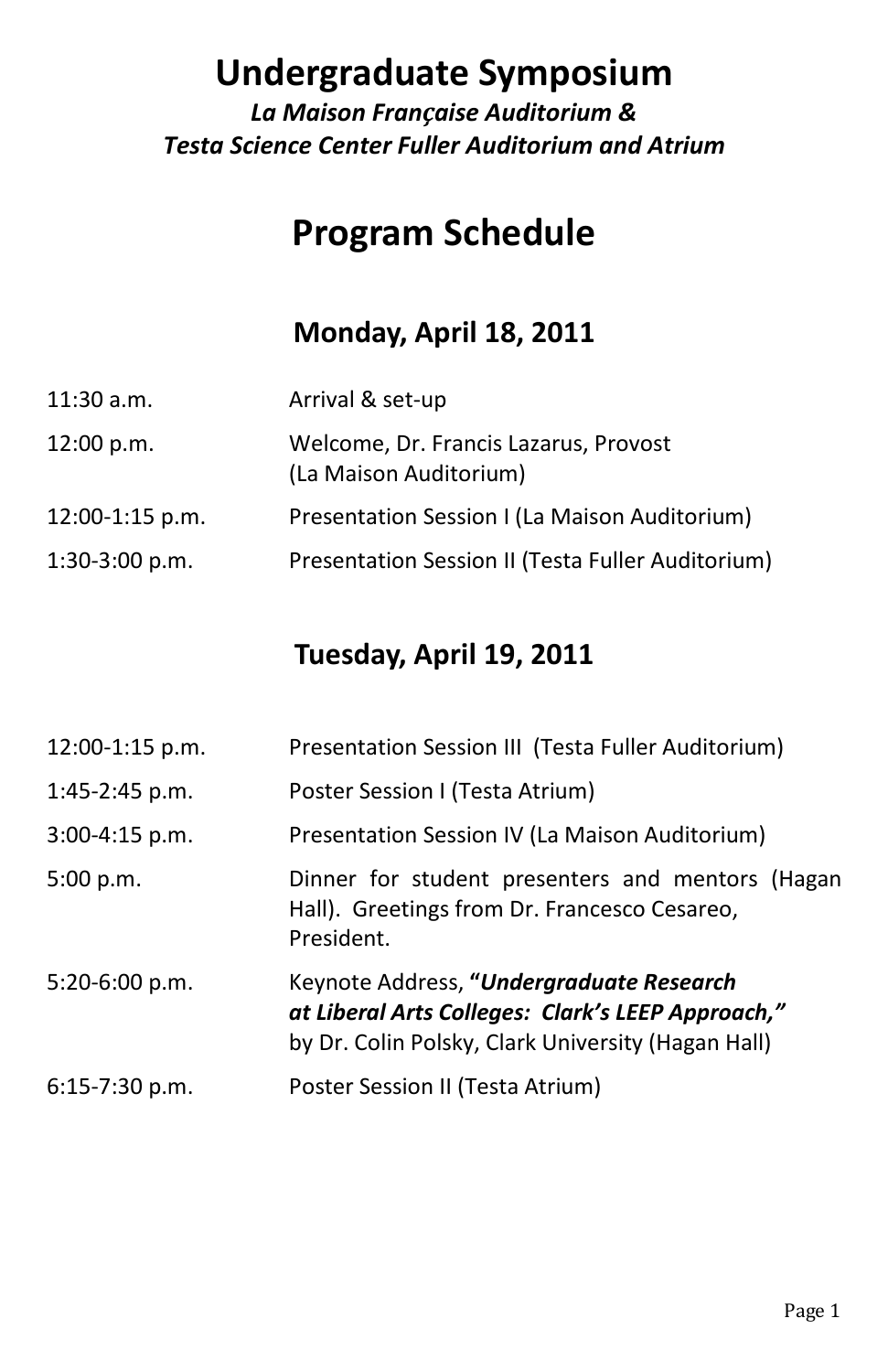

# **Dr. Colin Polsky**

Associate Dean for Undergraduate Research & Active Pedagogy Associate Professor of Geography Director, HERO NSF REU Site Program Clark University *Keynote Speaker*

Dr. Colin Polsky is Associate Professor of Geography, and Associate Dean for Undergraduate Research & Active Pedagogy, at Clark University in Worcester, Massachusetts (USA). Dr. Polsky received his Ph.D. and M.S. (Geography) degrees from the Pennsylvania State University, and B.S. (mathematics) and B.A. (humanities, French) degrees from the University of Texas at Austin. He also completed a two-year Postdoctoral Fellowship at Harvard University, with the Research and Assessment Systems for Sustainability program in the John F. Kennedy School of Government.

Colin is a geographer specializing in the human dimensions of global environmental change, emphasizing the assessment of vulnerability to the effects of climate change. He has acquired ~\$3M in extramural funding for his team-based research, mostly from the US National Science Foundation. His work has explored ways to blend quantitative and qualitative methods in studies of the U.S. Great Plains, the Arctic, and New England.

Colin is also Director of the Human-Environment Regional Observatory (HERO; [http://hero.clarku.edu\),](http://hero.clarku.edu) which is an undergraduate research program built on and funded by the US National Science Foundation "REU Site" model.

Dr. Polsky's web page is:

[http://www.clarku.edu/departments/geography/people/](http://www.clarku.edu/departments/geography/people/facultybio.cfm?id=296&progid=15&) [facultybio.cfm?id=296&progid=15&](http://www.clarku.edu/departments/geography/people/facultybio.cfm?id=296&progid=15&)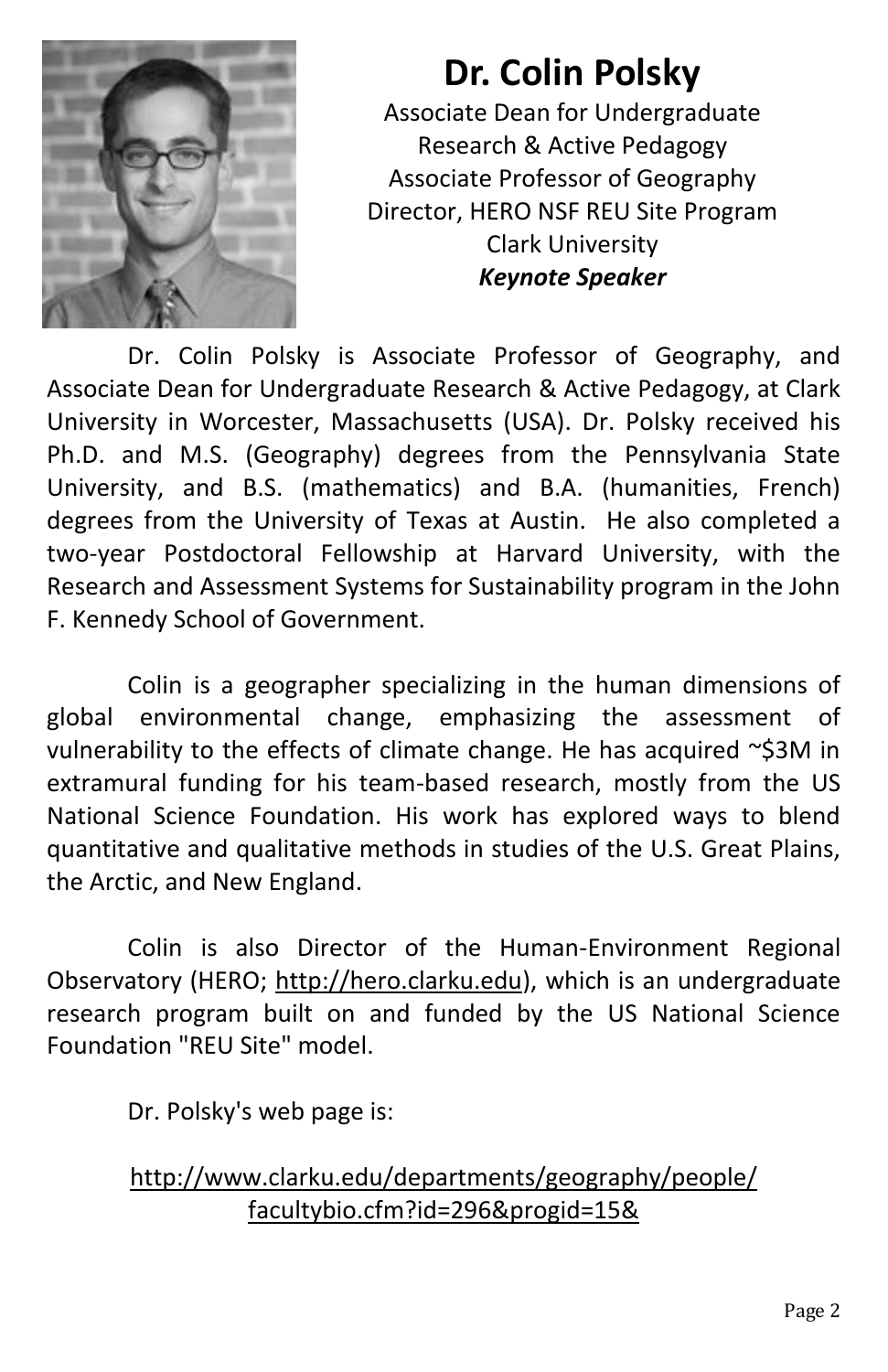### **Presentation Session I Monday, April 18, 2011** *La Maison Auditorium*

- 12:00 p.m. *Effects of Acute Delirium on Dementia,* Lauren DeVita '12, Natural Sciences
- 12:15 p.m. *The Effects of Anxiety on Information Processing: Trait Anxiety vs. State Anxiety in Attentional Bias,* Angela Harris '11, Psychology
- 12:30 p.m. *Does Socioeconomic Status Still Determine TB Awareness? What Can Household Surveys Tell Us About the Success of TB Awareness Campaigns?*, Daniel Mansuk Han '12, Economics
- 12:45 p.m. *War, On Drugs?*, Lauren Keating '11, History
- 1:00 p.m. *Stacy O'Bey: Defying Gender Roles and Stereotypes*, Jamie Marrone '11 & Erin Theriault '11, Women's **Studies**

### **Presentation Session II**

#### **Monday, April 18, 2011** *Fuller Auditorium, Testa Science Center*

- 1:30 p.m. *Repressed or Oversexed?* **An Examination of Puritan Ideology and Practice,** Thomas McGinley '11, History
- 1:45 p.m. *Breaching Gender: Male Impersonators in Eighteenth and Nineteenth Century Print Culture*, Marybeth Mulligan '12, History
- 2:00 p.m. *Is Same-Sex Marriage Detrimental to Society: A Review*, Grace Kennedy '11, Sociology
- 2:15 p.m. OPEN
- 2:30 p.m. *Vincent Van Gogh*, Susan Konola '11, Art History
- 2:45 p.m. *John's Gospel and Jazz*, Justine McElroy '11, Theology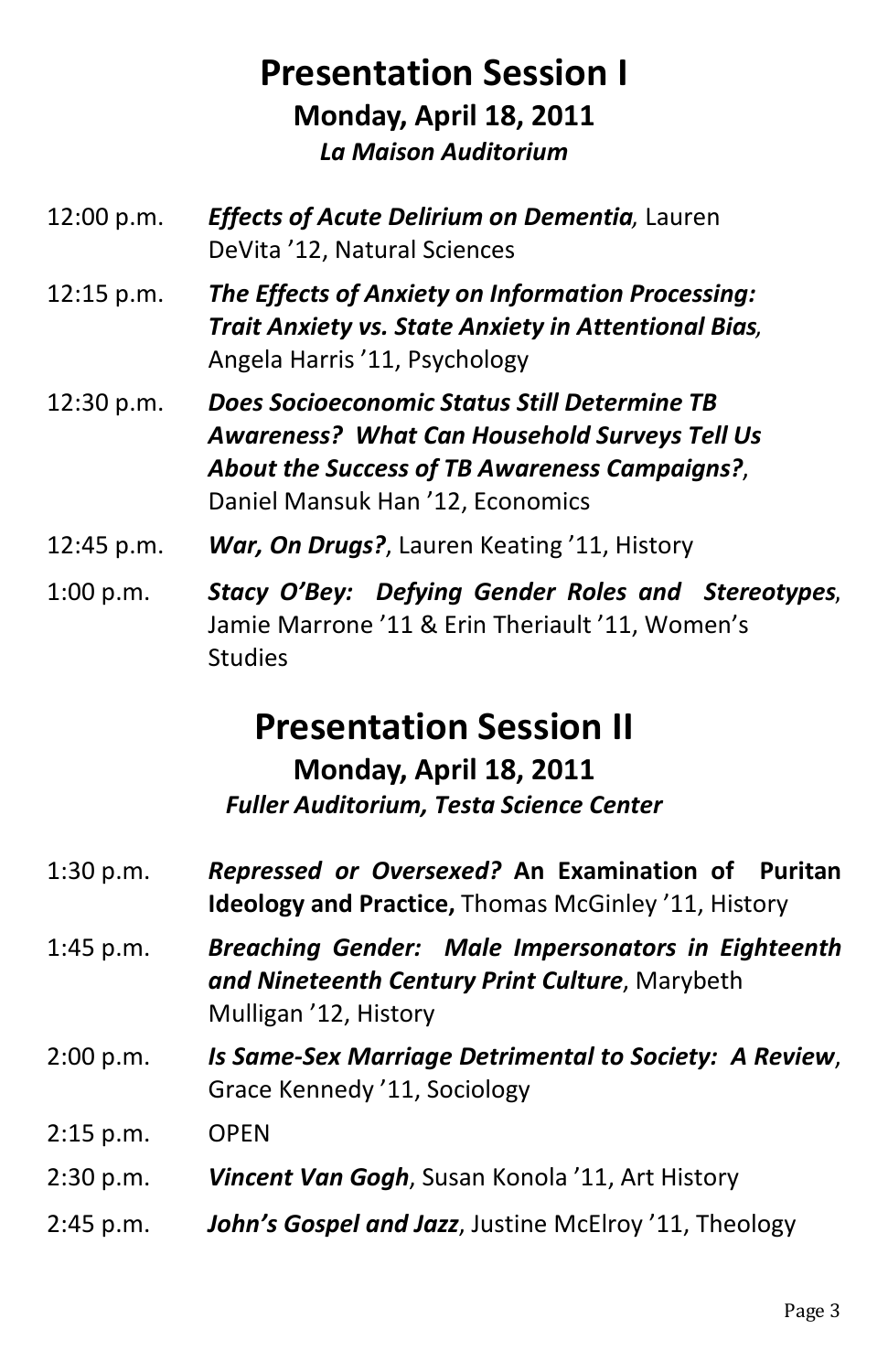# **Presentation Session III**

**Tuesday, April 19, 2011** *Fuller Auditorium, Testa Science Center*

- 12:00 p.m. *Pope Innocent X: Power, Papacy, and Politics in Piazza Navona*, Christina Acunzo '11, History
- 12:15 p.m. *Woman in Exile: Hannah Arendt in America*, Brianna Murphy '12, History
- 12:30 p.m. *The Theme of Role Reversal in the Gospel of Luke*, Nicholas DiAntonio '12, Theology
- 12:45 p.m. *Arriving in America: The Struggle of School Aged Recently-Immigrated Children in the United States Today*, Alexandra Shumway '11, Sociology
- 1:00 p.m. *Ecological Effects of a High White-Tailed Deer Population and Hunting as an Effective Control Measurement*, David Taddei '11, Natural Sciences

### **Poster Session I Tuesday, April 19, 2011** *Atrium, Testa Science Center*

1:45 - 2:45 p.m.

Jeffrey Starr, Michelle Barrows, Stephanie Joy Bouley, Gajinder Hoonjan, Michael Brede, Nicole Marrotto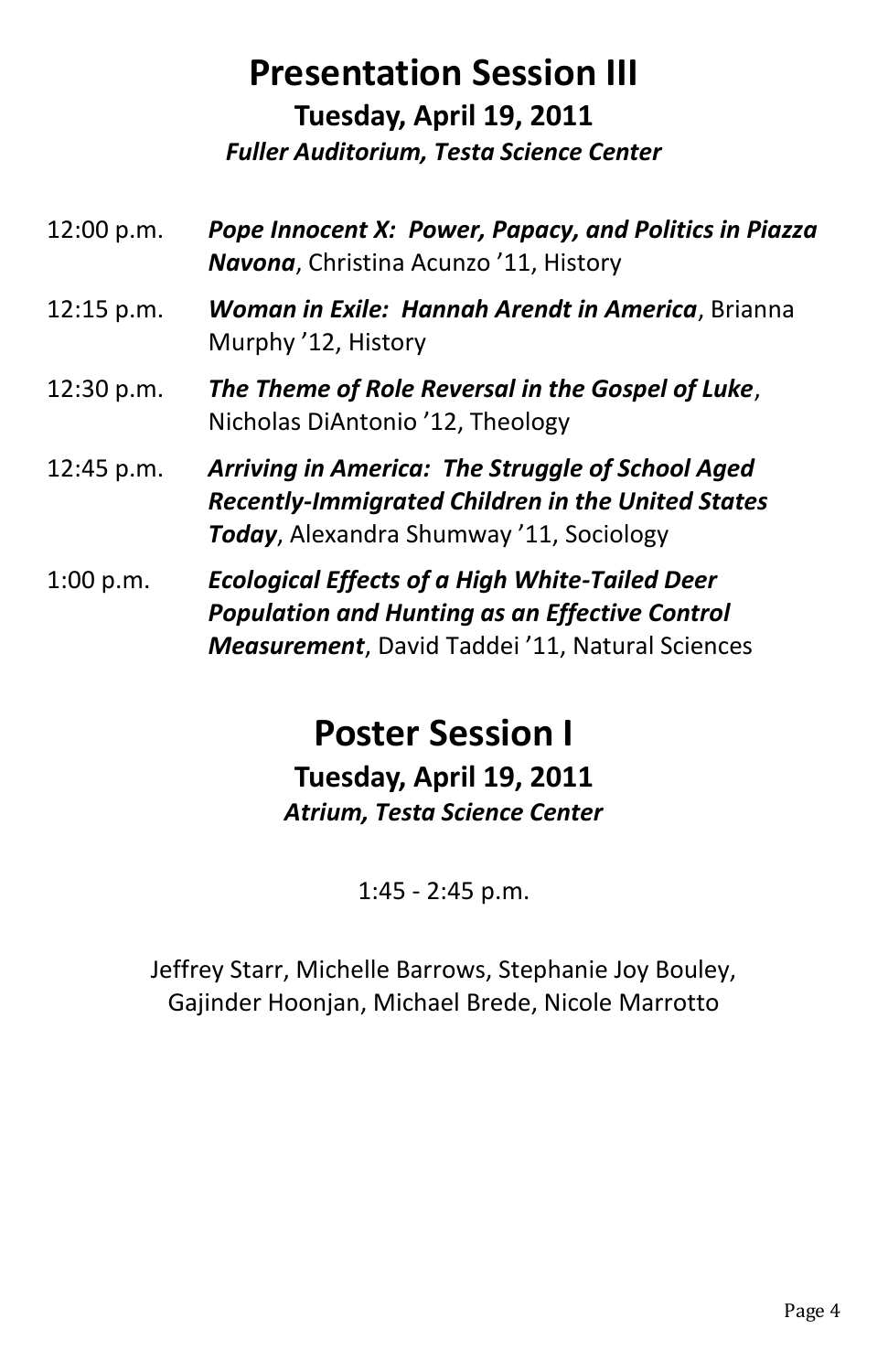### **Presentation Session IV Tuesday, April 19, 2011** *La Maison Auditorium*

- 3:15 p.m. *Worcester Women's Oral History Project: Interview with Dr. Ogretta McNeil*, Megan Evangelista '13 & Katerina Reilly '14, History
- 3:30 p.m. *A Woman's Choice: Interview with Susan Strandberg*, Savannah Harvey '12 & Nicole Smith '12, History
- 3:45 p.m. *Finding the Regular Woman*, Paula DeCosta '13 & Hannah-Lee Hilsman '13, History
- 4:00 p.m. *Government Disinformation in Vietnam*, Matthew Gagliardi '11, History
- 4:15 p.m. *In What Ways Have Aid and Trade Shaped the Great Recession?*, Chris McDermott '11, Economics

### **Poster Session II Tuesday, April 19, 2011** *Atrium, Testa Science Center*

6:15 - 7:30 p.m.

Chris Fallago, Grace Kennedy, Sarah Lyons, Jessica Palladino, Makenzie Tonelli, Mona Al-Abadi, Celia Fox, Jillian Martucci, Robert DiGiammarino, Jacquelyn Nardelli, Marybeth Mulligan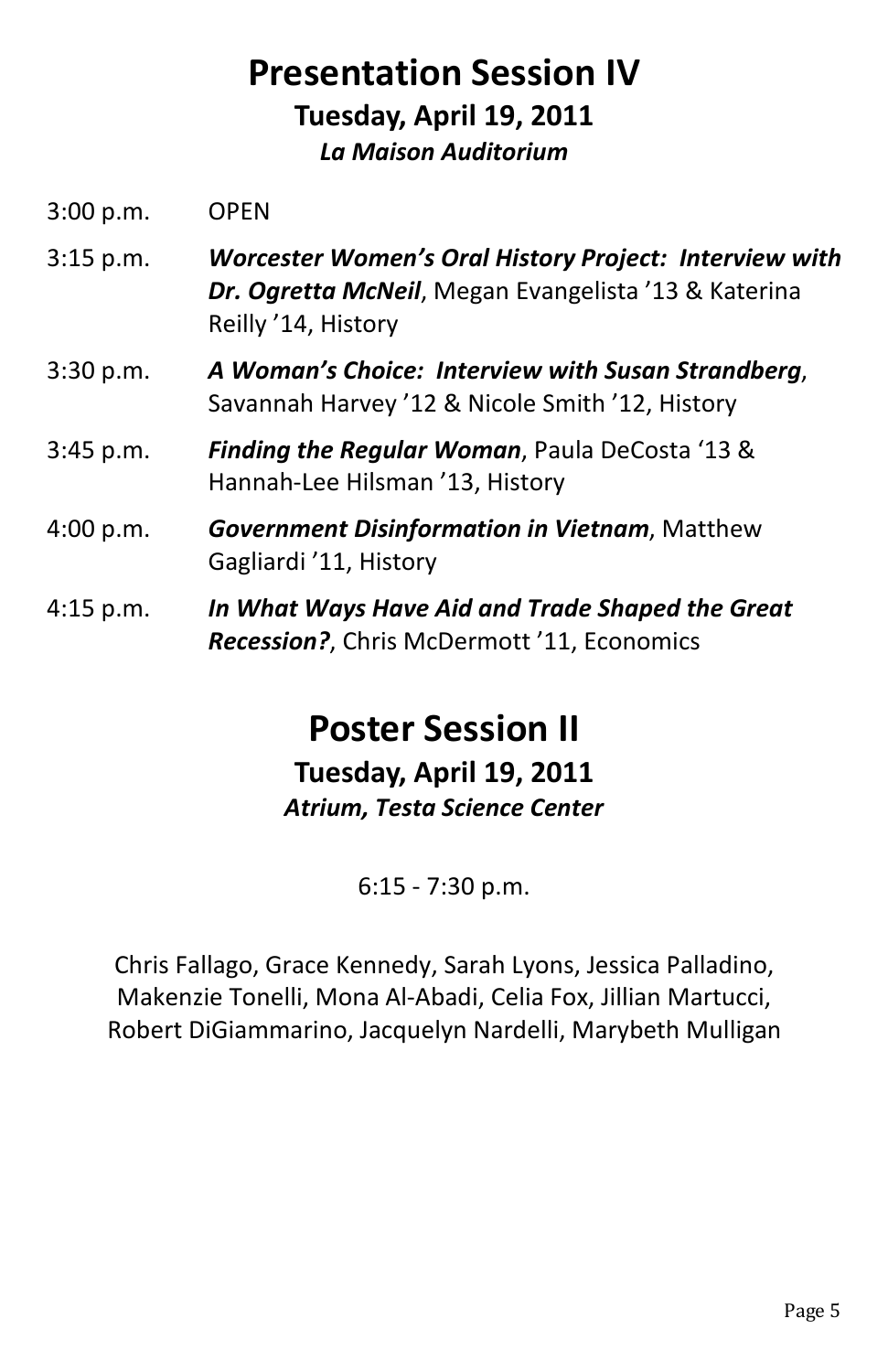# *ABSTRACTS*

# **Presentation Session I**

#### *Effects of Acute Delirium on Dementia* Lauren DeVita '12, Natural Sciences

Acute delirium caused by a superimposed medical, surgical or traumatic illness may cause worsening of dementia. I observed examples of these problems as a college student emergency medicine intern at the Emergency Department of the University of Massachusetts Medical Center. As defined by the DSM-IV-TR, dementia is the development of multiple cognitive deficits that include memory impairment. Major types of dementia include Alzheimer's Disease, Vascular Dementia and Lewy Body Dementia. Dementia syndromes may be associated with other medical disorders including Parkinson's Disease, Multiple Sclerosis, organ dysfunction, trauma and infections. Although often confused, delirium is very different from dementia. Delirium is an abnormal mental state, not a disease. It suggests a newly developed problem, and unlike dementia, can be cured. An acute confusional state such as delirium may develop in dementia patients due to an infection, such as a urinary tract infection (UTI) or pneumonia. Traumatic incidents such as a fall, resulting in head injury or hip fracture, worsen dementia due to multiple metabolic stresses, complicated by use of medications such as analgesics. I observed an Alzheimer's patient with a urinary tract infection whose mental status had decreased rapidly with a sudden onset of delirium within one week. I observed another Alzheimer's patient who came in with severe delirium due to a change in her medication. These frequencies of events in the Emergency Department contribute to delirium becoming a major problem for dementia patients. *Faculty Mentor: Dr. Owen Sholes*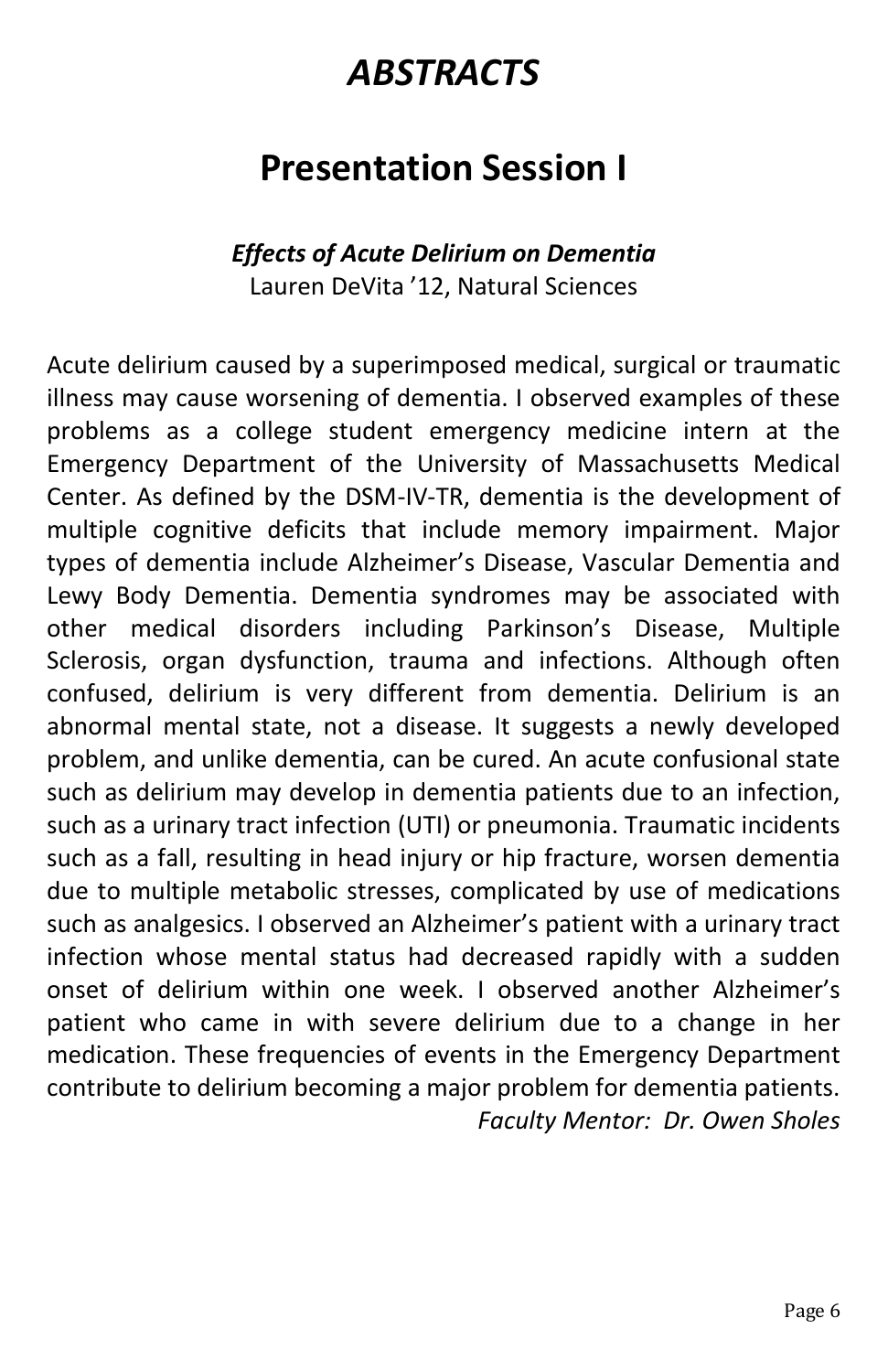#### *The Effects of Anxiety on Information Processing: Trait Anxiety vs. State Anxiety in Attentional Bias* Angela Harris '11, Psychology

Attentional bias refers to the inaccurate perception of, preference toward, or quicker identification of either positive or negative emotional information. Those high in anxiety exhibit a negative attentional bias, a bias towards negative/threatening stimuli. This negative attentional bias influences their perception of the surrounding world, including how they perceive others, as well as themselves, which reinforces their anxiety and influences their responses and behaviors. The current study expands upon past research on attentional bias in high anxiety individuals by examining the relative effects of trait versus state anxiety on attentional bias toward threatening, pleasant, and neutral information in healthy individuals. Researchers also examined if and how the introduction of a state of anxiety differentially affects the attentional bias of people with lower versus higher levels of trait anxiety.

*Faculty Mentor: Dr. Sarah Cavanagh*

#### *Does Socioeconomic Status Still Determine TB Awareness? What Can Household Surveys Tell Us About the Success of TB Awareness Campaigns?*

Daniel Mansuk Han '12, Economics

Background: The advocacy, communication and social mobilization (ACSM) component of the Stop TB Strategy (previously DOTS) seeks to enhance TB awareness, especially among the poorest and the most vulnerable, to minimize further transmission of TB within a community. Successful ACSM should result in a weak correlation between socioeconomic status and TB awareness. Method: To evaluate this correlation, we use data from the Demographics and Health Surveys (DHS) conducted during 2005-2008 for eight high-burden countries: Bangladesh, India, Pakistan, Cambodia, Philippines, Ethiopia, Nigeria, and Zimbabwe. The DHS asks respondents if they have heard of TB and adds various questions to gauge accuracy of information about TB and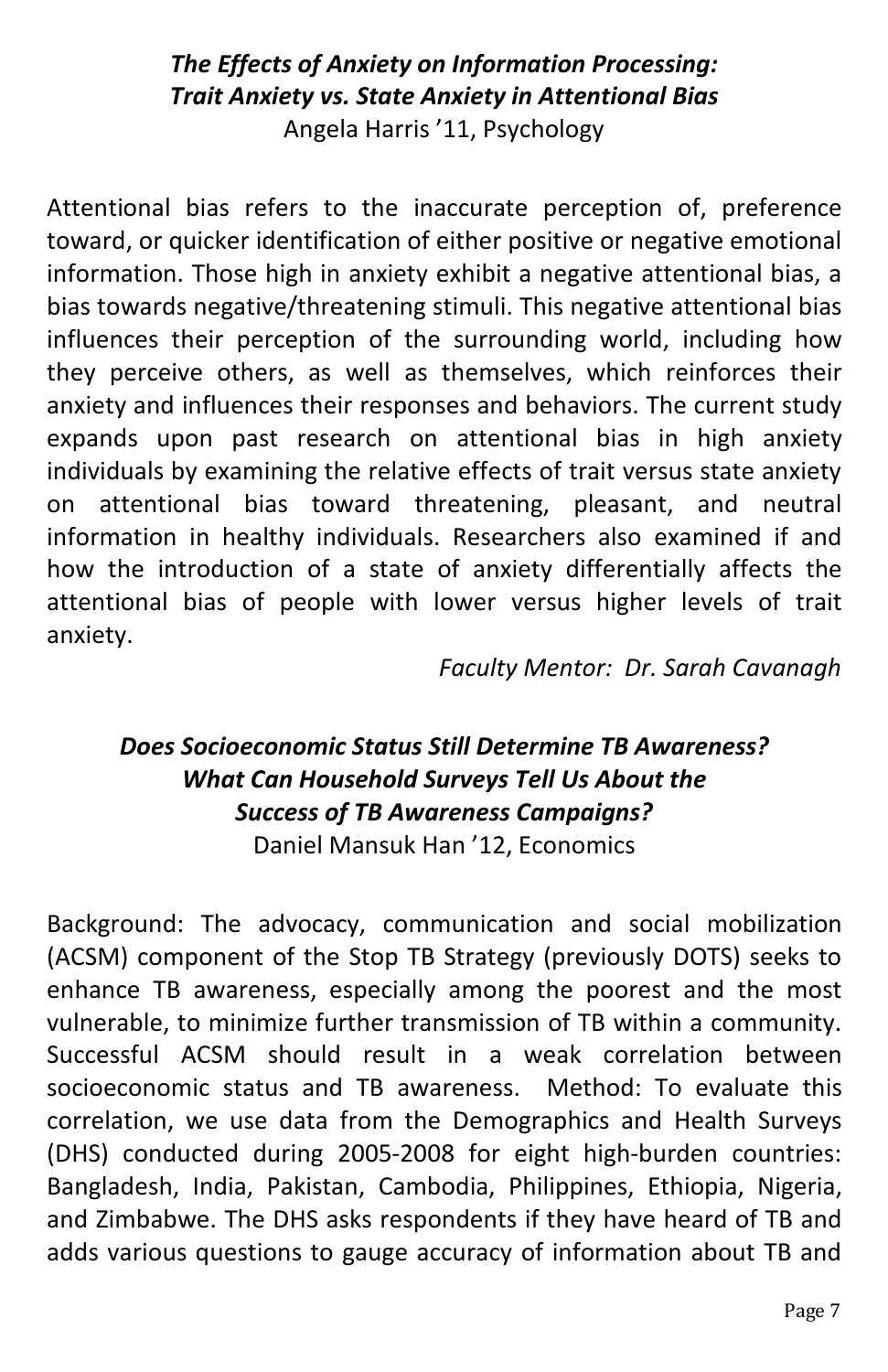the extent of stigma attached to TB. We used probit regressions (p<0.05) to estimate the impact of the respondents' socioeconomic characteristics upon their answers to each set of questions. The sample consisted of primarily female respondents (n=232,161) and supplementary male respondents (n=106,830); India comprised 50-60% of the entire sample. Result: Despite the differences across countries, age, education, and wealth showed statistical significance to TB awareness in all countries studied. The influence of the HIV/AIDS epidemic on TB stigma was also evident in Ethiopia, Nigeria and Zimbabwe. Conclusion: Without an effective vaccine against adult pulmonary TB, ACSM remains as important as antibiotics. Our results suggest that educating the socioeconomically disadvantaged population requires greater attention and funding. Our results also suggest that although treatment regimens must remain universal, ACMS strategies can be carefully localized. Learning objective: Discuss how TB awareness campaigns can be more effectively targeted and assess the size and importance of gaps in TB awareness.

*Faculty Mentor: Dr. Smriti Rao*

#### *War, On Drugs?* Lauren Keating '11, History

The relationship between the Vietnam War and illicit drugs is both highly exaggerated and severely underestimated. The image of a soldier, high on narcotics, is often used as a way to justify losing the war while inaccurately implying that US troops were constantly under the influence. This overrepresentation is due to the fact that the CIA played a leading role in the growth of drug trafficking with their covert operations in Southeast Asia causing a vast increase in the availability of the drugs that so severely impacted American troops. The government's anti-drug policies as a result of the Vietnam War gave the impression that America was feverishly fighting the transport of illegal drugs at the same time that CIA planes and officers were using government funded equipment to supply worldwide markets with heroin and other illegal substances.

*Faculty Mentor: Dr. Deborah Kisatsky*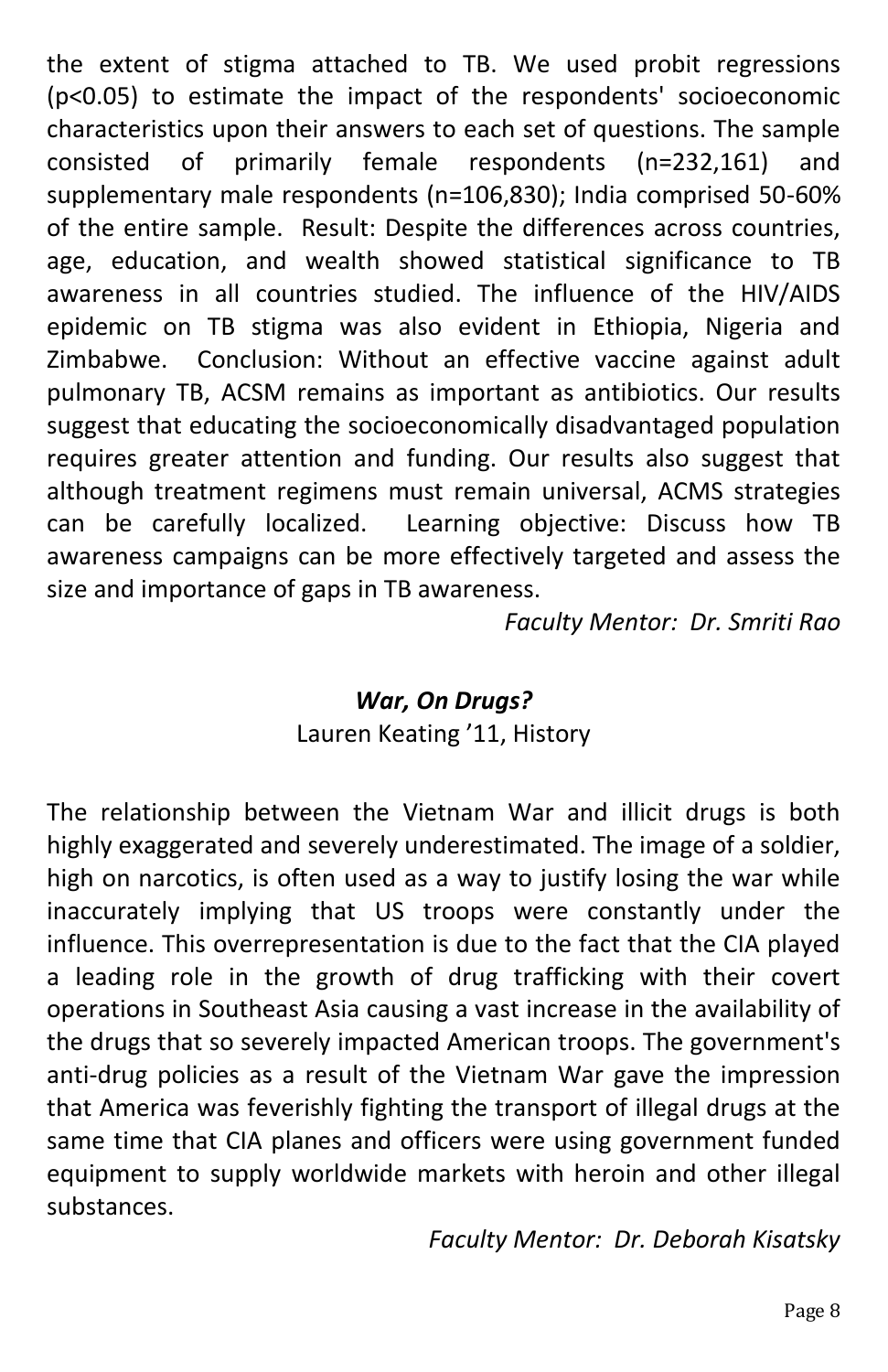#### *Stacy O'Bey: Defying Gender Roles and Stereotypes* Jamie Marrone '11 & Erin Theriault '11, Women's Studies

For our Women's Studies Oral History Project, we chose to interview Stacy O'Bey, a local resident and mother. This oral history project was done by the Women's Studies Program in collaboration with the Worcester Women's Oral History Project and aimed to study the lives of ordinary local women and examine the impact of these women on the history, present, and future of Worcester. Stacy O'Bey was born in Worcester, Massachusetts in 1978 and now resides in Rutland, Massachusetts. Stacy grew up in a family that was very close knit, and her family instilled in her values and charisma that she still carries with her today. Although Stacy's mother was a stay at home mother, she persuaded her daughter to always follow her dreams and to choose a career that she loved. In college she majored in horticulture, and received both her undergraduate and master's degree at the University of Maine. Stacy chose to enter a male dominated profession because it was something that she was very passionate about, and she did not feel that gender roles should restrict her from her dream job. Stacy chose to defy society's traditional gender roles in not only her male dominated career, but also through her role in motherhood as well. Having Stacy as an interviewee was pivotal for making connections and comparisons between her life and what was being learned in our Women's Studies class. Stacy was an example of a strong woman and mother who defied traditional gender roles, and chose to live her life in a way that made her and her family happy. She is an inspiration to women and men alike, and lives her life in a manner that all people should admire.

*Faculty Mentors: Dr. Carl Keyes & Dr. Maryanne Leone*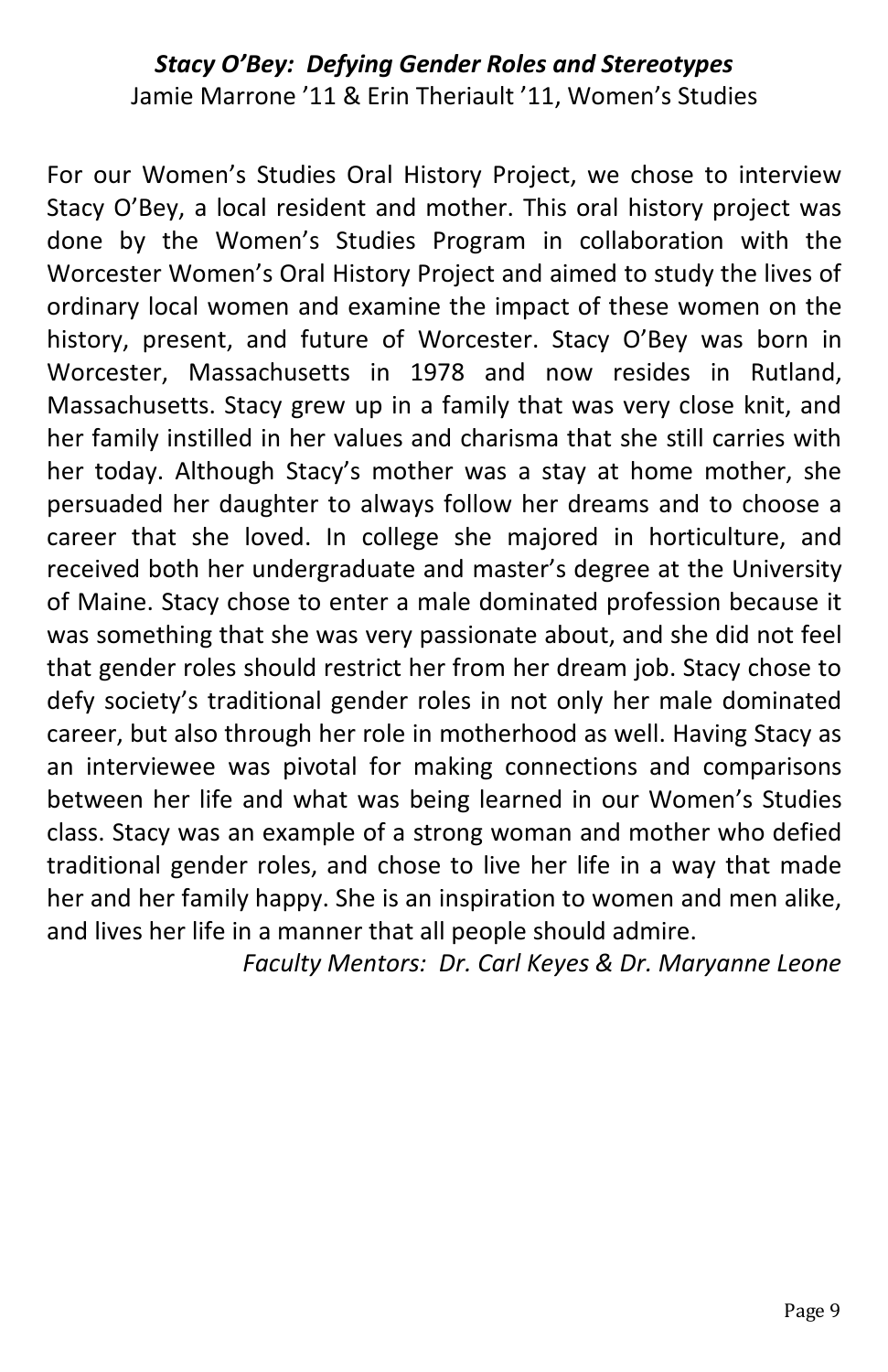# **Presentation Session II**

#### *Repressed or Oversexed? An Examination of Puritan Ideology and Practice* Thomas McGinley '11, History

From its inception, the Puritan mission in the New World was predicated upon sexual-religious mores and an attempt to impose a rigorous uniformity in sexual relations and attitudes within a spiritual context. These sexual attitudes and ideals were, however, far more complicated than the popular conception of a sexually repressed Puritan hegemony. Furthermore, these attitudes and ideals were expressed in a litany of sexual praxes that often befuddled church leaders who were, more or less, attempting to correct behavior among Puritans who considered their behavior to be perfectly acceptable. In order to best understand the relationship between Puritan sexual ideals and practices, it is highly salient to examine the writings of three of the most important early Massachusetts thinkers and leaders—namely John Cotton, Sr., John Winthrop, and William Bradford—and to examine how it is that loftier ecclesiastical sexual and family ideals compared and contrasted with the private lives of English Puritans in the New World. *Faculty Mentor: Dr. Carl Keyes*

#### *Breaching Gender: Male Impersonators in Eighteenth and Nineteenth Century Print Culture* Marybeth Mulligan '12, History

In early America, a common narrative arose from books, pamphlets and children's literature that featured women who impersonated men. The reasons cited for doing so were often to achieve goals a woman could not, such as enlisting in the military, traveling alone, or escaping such fates as poverty or prostitution. The possibility that a woman might decide to impersonate a man because she desired to was carefully avoided. In these published narratives, women who masqueraded as men were rendered hapless victims of circumstances beyond their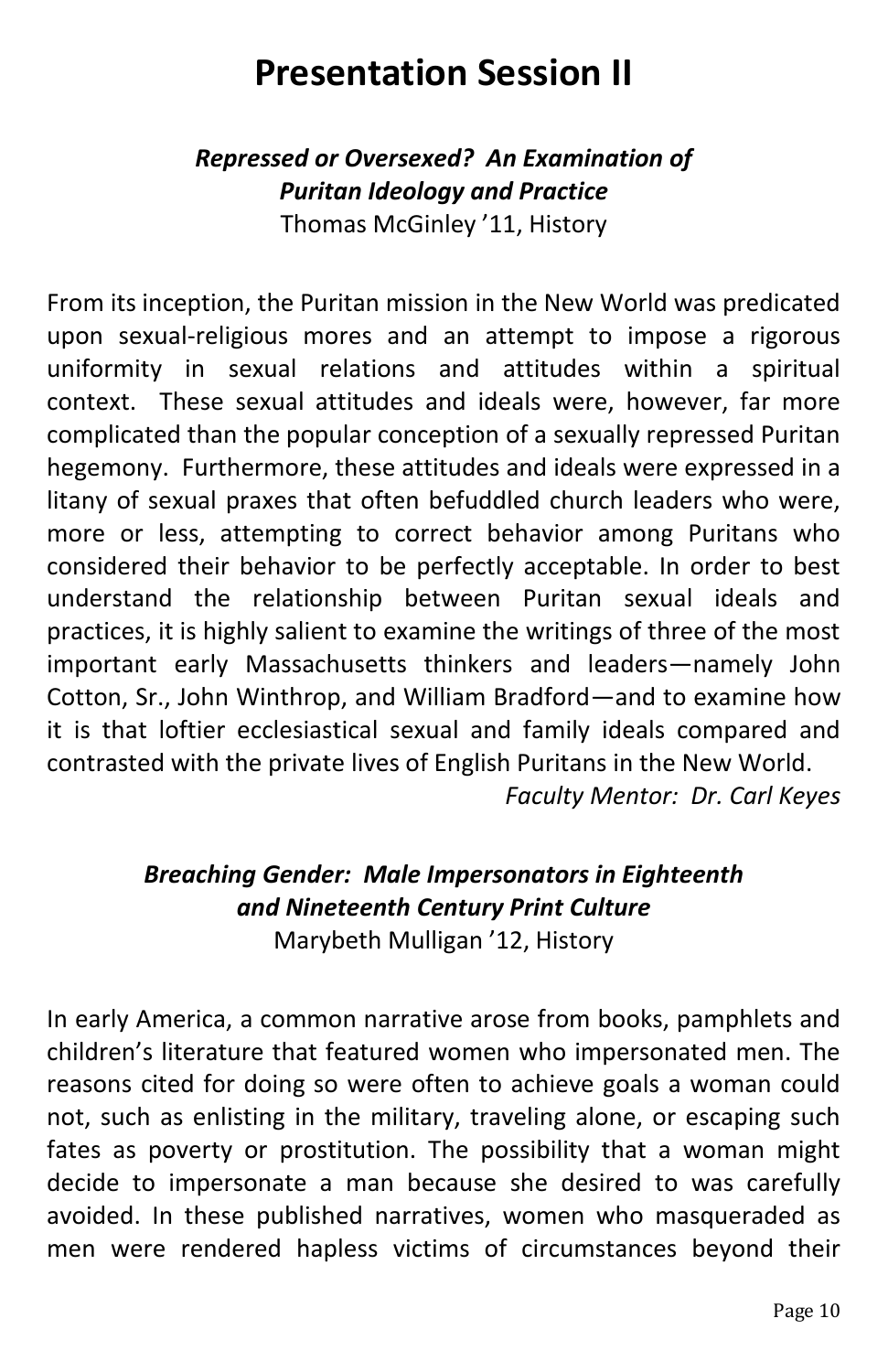control that made male impersonation a necessary last resort. A woman's decision to masquerade as a man in early America required an uncommon degree of agency, yet narratives depicting women who made the ultimate escape from the confines of gender consistently presented these women as passively and reluctantly succumbing to outside forces. Even when they demonstrated that they were capable of performing the same roles as men, male impersonators in late eighteenth and nineteenth century print culture could not escape the ingrained belief that women were ultimately incapable of significantly shaping the course of their own lives.

*Faculty Mentor: Dr. Carl Keyes*

#### *Is Same-Sex Marriage Detrimental to Society: A Review* Grace Kennedy '11, Sociology

The purpose of this study was to explore the social science literature on the impact of same-sex marriage on society. The study was primarily a meta-analysis of the literature, where major themes were drawn out of the research that served the basis for providing a theoretical explanation about the impact of same-sex marriage. In addition to reviewing the literature on the societal impact of same-sex marriage, the Proposition 8 California Supreme Court trial held in 2010 was used as a case study to see how social science research was used to support or argue against the legalization of same-sex marriage. The results of the review revealed that the social science literature finds same-sex marriage to have no negative impact on society. The research further revealed that while same-sex marriage has no documented negative impact on society, the debate regarding these marriages in America is largely rooted in the symbolic meaning of marriage. For those opposed to same-sex marriage, allowing same-sex couples to marry would undermine the sacred meaning of marriage. For those who are in favor, same-sex marriage would not only afford same-sex couples the material benefits of marriage, but also allow them to have the same symbolic status in society as heterosexual couples.

*Faculty Mentor: Dr. Steven Farough*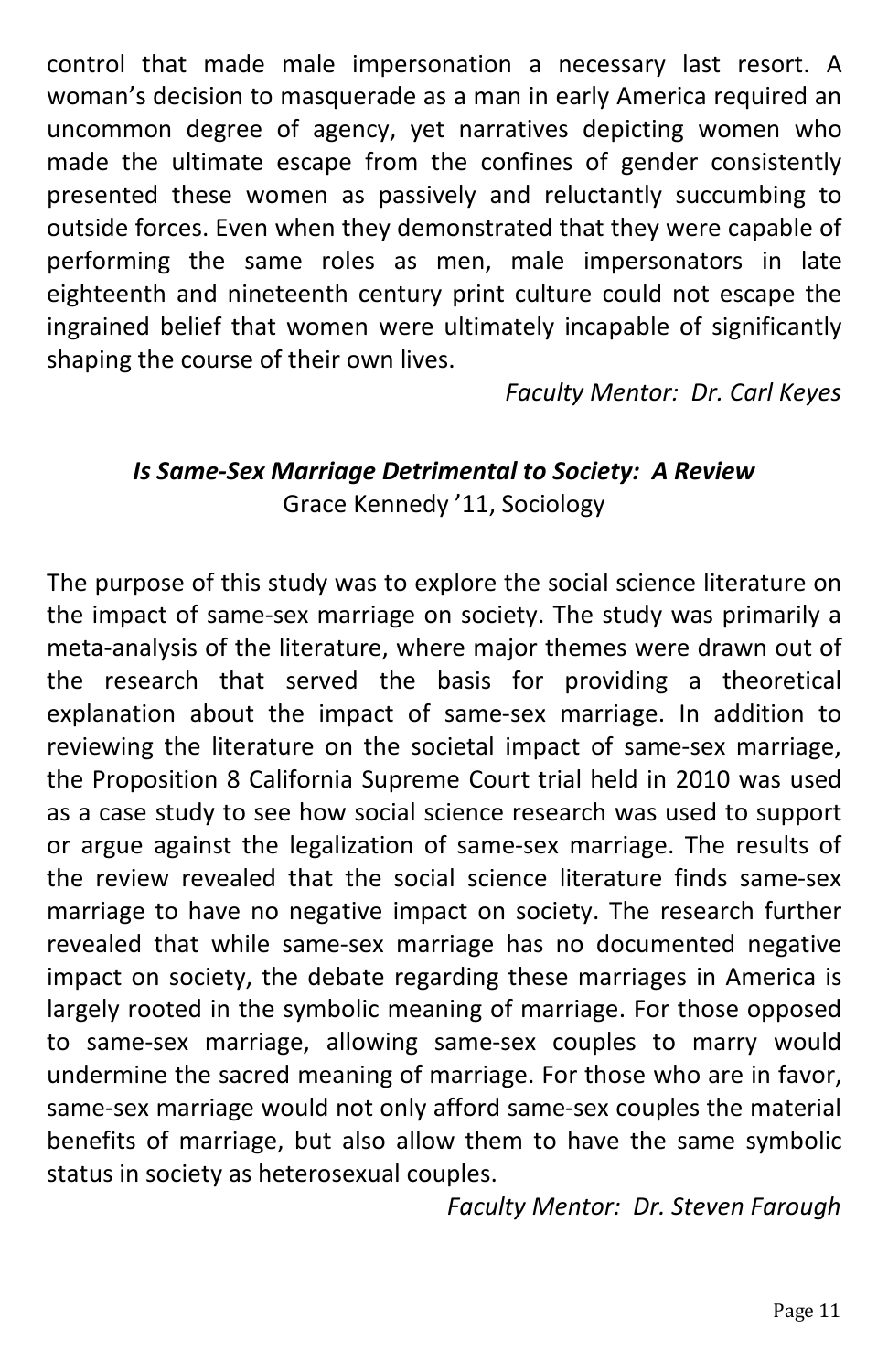## *Vincent Van Gogh*

Susan Konola '11, Art History

In the study of paintings by Vincent van Gogh, it's difficult to separate the artist from the artwork. In a selection of four of his works: The Night Café, The Starry Night, Self Portrait with Bandaged Ear, and Wheat Fields under Threatening Skies, we begin to see how life experiences and personal style defined his masterpieces. In particular we can discover how his solitude and depression expressed themselves in his paintings. Through psycho-analytic biography it's possible to learn why van Gogh's development led to one of the most personal painters of his time both by using color and brushstroke as methods of expression.

*Faculty Mentor: Dr. Toby Norris*

#### *John's Gospel and Jazz*

Justine McElroy '11, Theology

A case study in the musical compilation of *Amazing Grace* and *Gospel John* is examined in its relation and revelation in reference to Gospel of John. Both the genre of jazz and the two songs have rich histories in evoking images related to John's Gospel. The current presentation will not only explore key themes and visualization of the Gospel evoked by the music but also the equalitarian and complex community behind the Gospel, the high Christology in the Gospel and triumph characteristic of the fourth Gospel reflected in the music and genre of jazz itself. In exploring the connection and mutual revelation between music and the Gospel, new understandings and appreciations of both are allowed to be built and developed. Music and the Gospel allow for the two evolving communities to coexist and communicate in a way that brings the current community of believers into a greater understanding of the Gospel through another sense.

*Faculty Mentor: Sr. Ellen Guerin*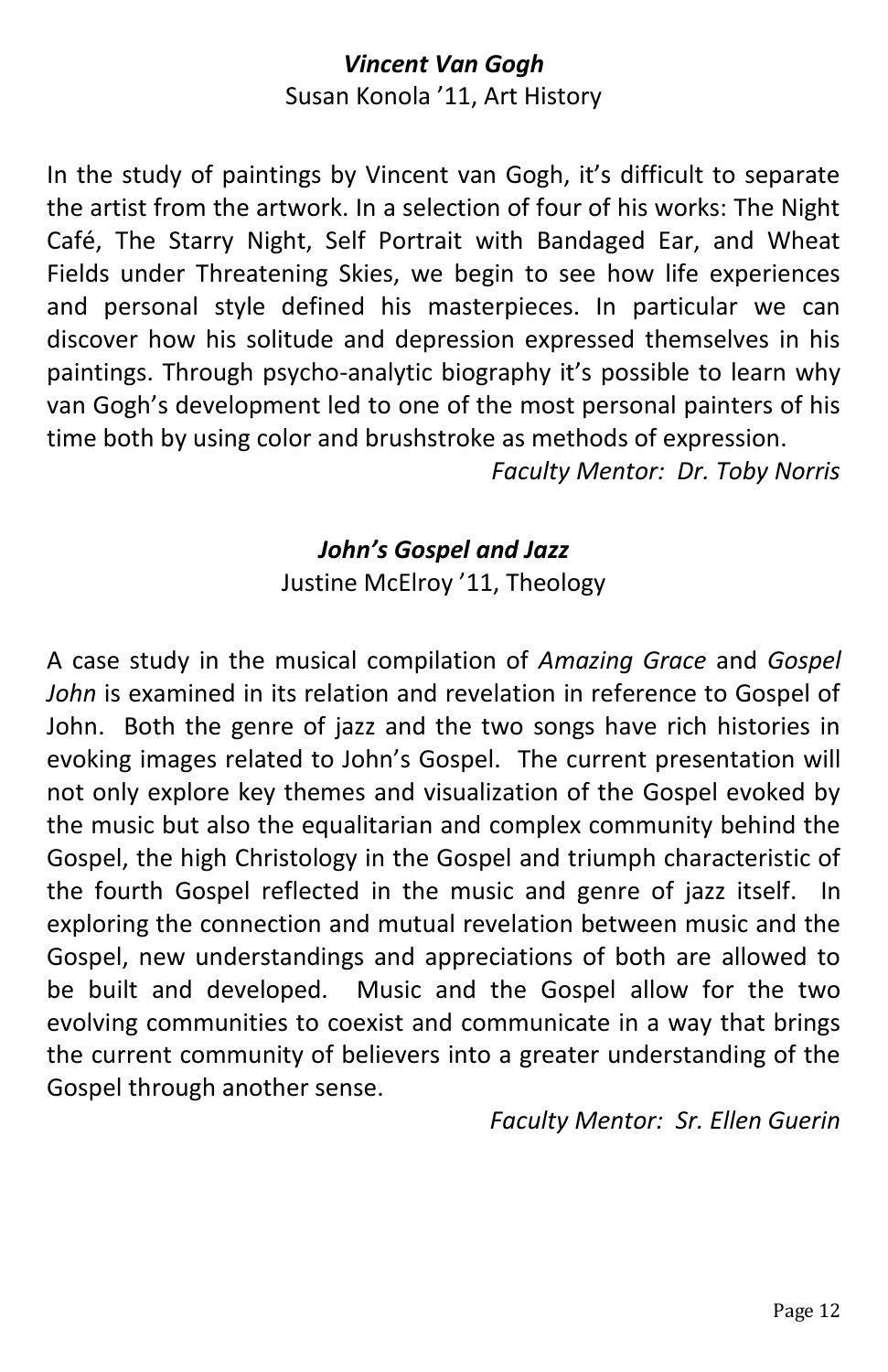## **Presentation Session III**

#### *Pope Innocent X: Power, Papacy, and Politics in Piazza Navona* Christina Acunzo '11, History

The Catholic Church has left its mark on Roman society throughout history, especially during the Baroque. Popes, particularly Innocent X, used their papal power to commission works of great artists and architects. This paper will explore Innocent X's use of ecclesiastical power to glorify his papal and familial name through the completion of Piazza Navona. It will show the immense influence papal power had over the famous artists and architects during this period. As cardinal, Giambattista Pamphili first commissioned the famous architects Peperelli and Rainaldi to expand the Pamphili Palace in the piazza with grandiose décor to represent their growing power. After becoming Pope Innocent X, he expanded Piazza Navona to represent his continual rise in power. Gianlorenzo Bernini constructed the Fountain of the Four Rivers to reflect the four corners of the world with symbols of the Pamphili family intertwined within a representation of the four known continents at the time. Finally, Innocent X commissioned Rainaldi and Borromini to renovate the Church of St. Agnes in Agony to represent the greatness of his pontificate. Pope Innocent gained immense power as pope and transferred this power into the arts in order to elevate his family's name in Roman society, which Piazza Navona exemplifies through the Pamphili Palace, The Fountain of the Four Rivers, and the Church of St. Agnes.

*Faculty Mentor: Dr. Lance Lazar*

#### *Woman in Exile: Hannah Arendt in America* Brianna Murphy '12, History

Driven from Germany by the rising Nazi regime, Hitler's exiles included prominent figures in literature, the arts, and the social sciences. Many came to the United States to continue their careers. Some were able to find success; others were driven out by charges of socialism in the age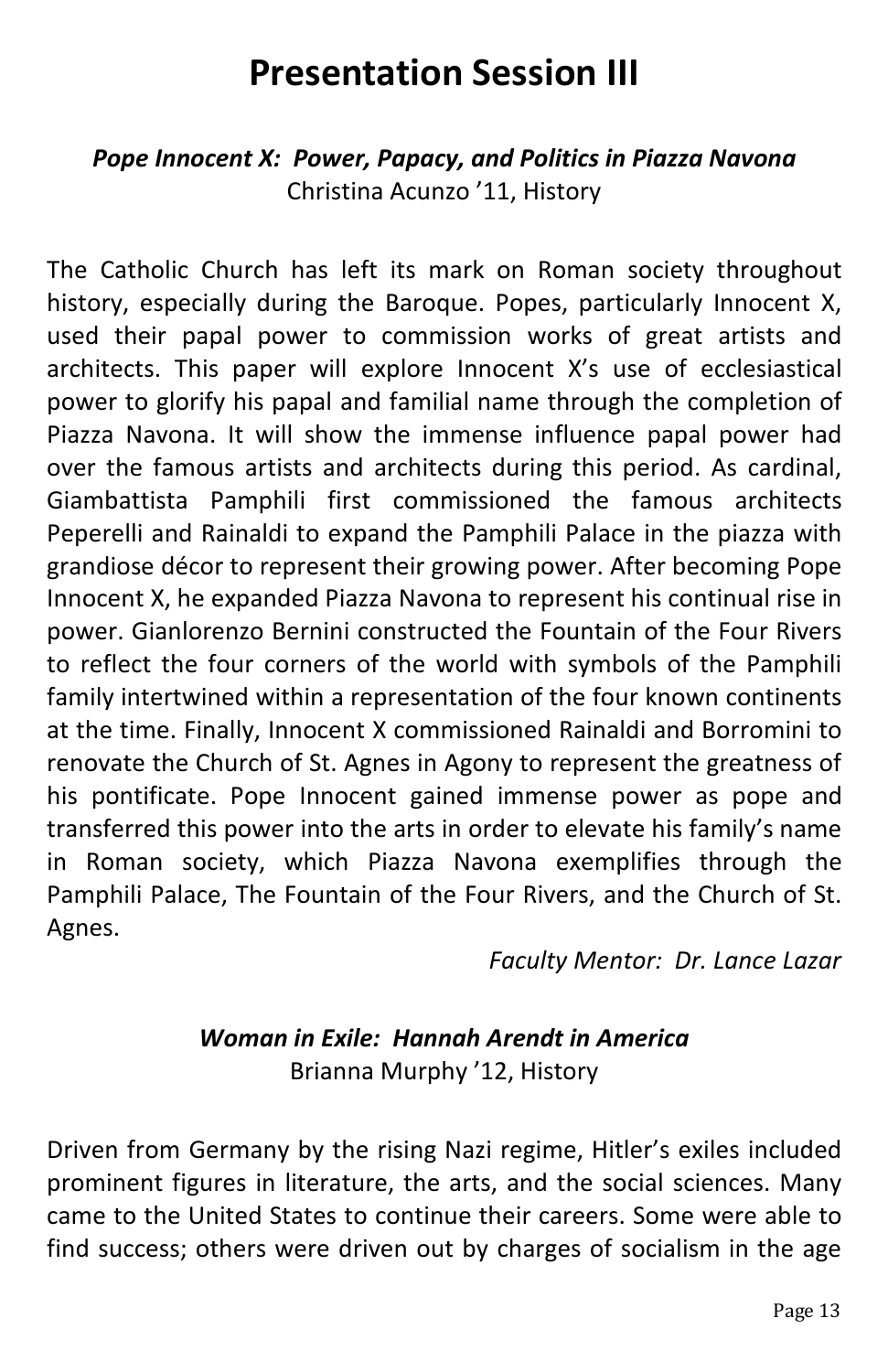of McCarthy. The renowned political scientist Hannah Arendt was among the exiles who achieved much success after her move to America. Arendt was unique in that she was one of a few women exiles in this field, and her thought is still studied by political scientists today. Drawing largely from her correspondence with friend and colleague Mary McCarthy, my presentation will discuss the more personal effects of exile on Arendt's political thought and how her life as a female intellectual and exile differed from that of her male counterparts.

*Faculty Mentor: Dr. Thomas Wheatland*

#### *The Theme of Role Reversal in the Gospel of Luke* Nicholas DiAntonio '12, Theology

The Gospel of Luke has been referred to as the "Gospel for the Poor" with its emphasis on issuing blessings and inspiring words to those suffering from the various hardships of life. Another title that could be used to describe Luke could be the "Gospel of Reversal" based on the fact that a sort of role-reversal between the rich and the poor takes place throughout much of the Gospel. This presentation will aim to discern the true reality of the poor in Luke as well as discuss the notion of role reversal.

*Faculty Mentors: Rev. Richard Simpson & Dr. Ellen White*

#### *Arriving in America: The Struggle of School Aged Recently-Immigrated Children in the United States Today* Alexandra Shumway '11, Sociology

A striking influx of forced, free and impelled immigrants into Massachusetts has created a state of mass diversity, in which 1 in 7 residents are foreign-born. This shocking statistic has been cause for the creation of several programs geared towards social adjustment and English language development amongst new residents. The Worcester Public School, The James A. Caradonio New Citizens Center, aims to provide education for children and teens with gaps in their education of more than five years due to social, political, or economic circumstances in their country of origin. Within the walls of the small, generally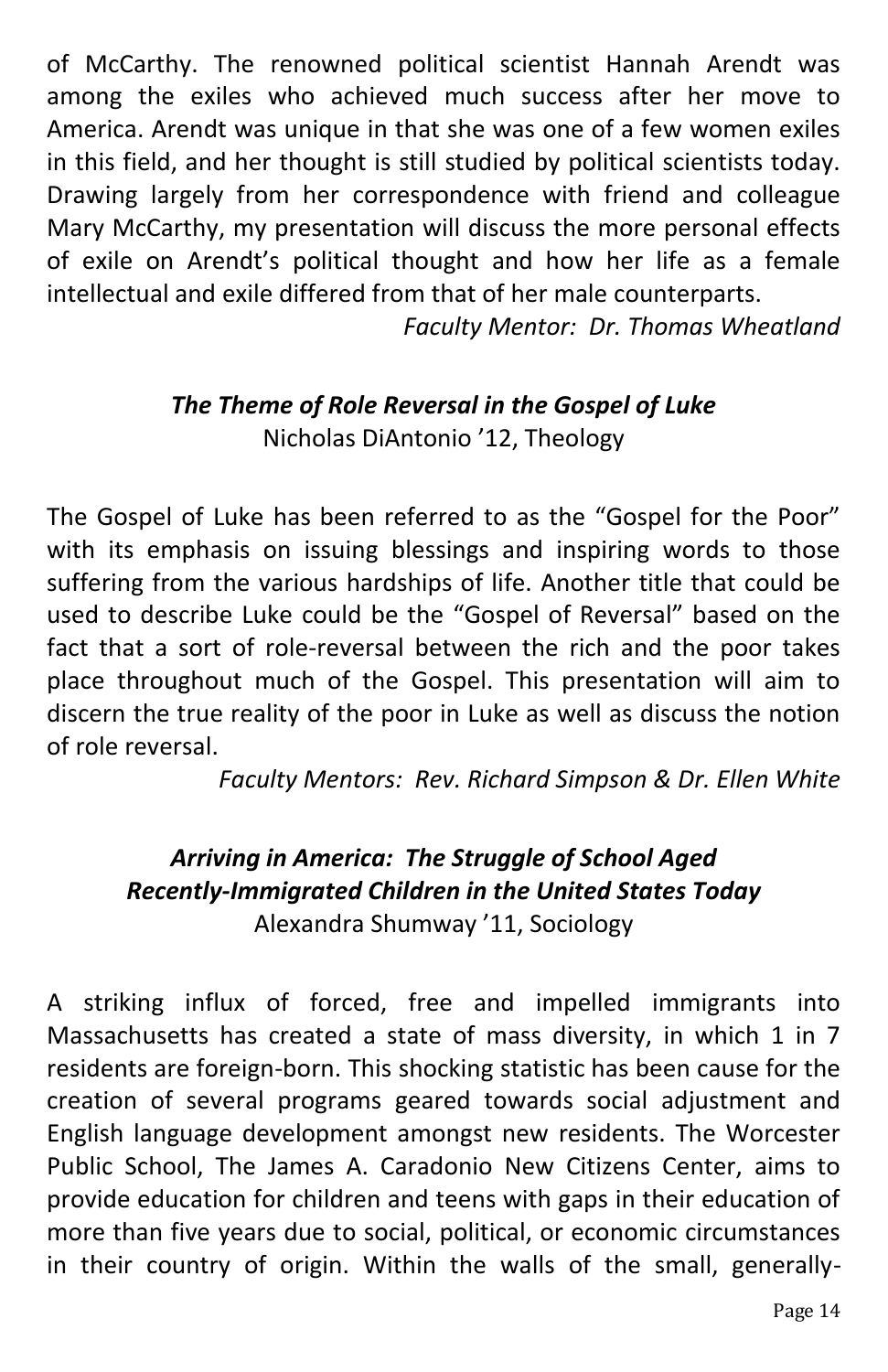obscure school, children and teens from more than 30 different countries, speaking more than 14 different languages, learn typical primary and secondary subjects in a manner that reflects an emphasis on English language development. This presentation will focus on common struggles faced by these students, which include social, economic, lingual, and familial issues, as well as more specific struggles faced by certain immigrant groups, including Iraqis and Haitians. The presentation will also include policy suggestions for lessening the plight of immigrant students, through educational and social school reform.

*Faculty Mentor: Dr. Susan Perschbacher*

### *Ecological Effects of a High White-Tailed Deer Population and Hunting as an Effective Control Measure*

David Taddei '11, Natural Sciences

White-tailed deer are at one of their highest levels of population since America was settled. Lack of natural predation and decreased hunting have given rise to these high population levels. In areas of the United States where deer have almost no natural predators, like New England, hunting is the most effective method of population control. At first glance it may seem that a high deer count would be a good thing. To a wildlife viewer it may be, but from an ecological standpoint it is not. Our forests in New England are suffering because of the high deer populations. Forests are not able to successfully regrow because deer feed on saplings and other leafy plants that are close to the ground. A prime example of how a population of animals can affect forest ecology is Yellowstone National Park, where elk were causing high amounts of ecological damage due to their lack of predation. When wolves were reintroduced to the Yellowstone area, forests began to slowly rebound and began to look like they did in the early days of America. While the reintroduction of a natural predator in New England is unlikely due to the amount of public backlash it will receive, if deer populations are not controlled our ecological systems as a whole will suffer.

*Faculty Mentor: Dr. James Hauri*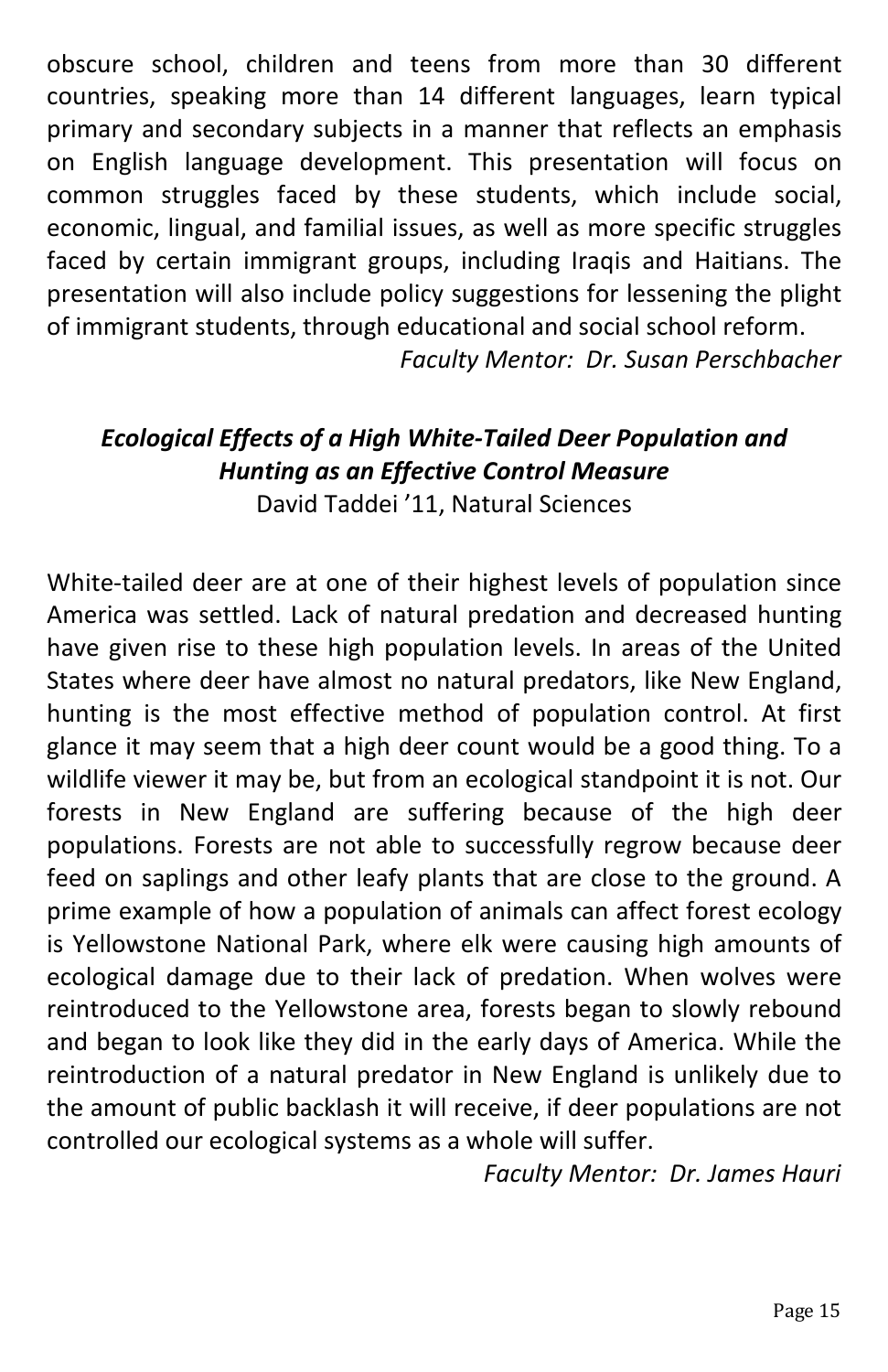# **Poster Session I**

*I-A. Genuine Progress in Massachusetts: Estimating the Genuine Progress Indicator (GPI) for the State, Counties, and Cities* Jeffrey Starr '12, Economics

The Genuine Progress Indicator (GPI) is an alternative measurement to Gross Domestic Product (GDP) of not just the economic well-being of a society, but social well-being as well. GDP simply refers to the market value of all goods and services produced within a society without taking into account the potential costs of certain products to the health of the area measured, while also not addressing certain beneficial nonmonetary transactions. GPI attempts to correct this in order to get a more accurate portrayal of the health and well-being of a society, by estimating the worth, either negative or positive, of things overlooked. This study in particular set out to do this for the state of Massachusetts, and the counties and cities within, with the help of other studies done in other states and the nation as a whole.

*Faculty Mentor: Dr. Thomas White*

### *I-B. An Evaluation of Student-Oriented Organizational Citizenship Behavior in Academia*

Michelle Barrows '11, Business Studies

Organizational citizenship behavior (OCB), also termed extra-role behavior, is defined as individual behavior that is discretionary, not directly or explicitly recognized by the formal reward system, the aggregate of which promotes the effective functioning of the organization. Recently, OCB research has grown, resulting in increased investigation and publication in the organizational behavior literature. Accumulating research in this area likely stems from empirical evidence suggesting that OCB can greatly enhance overall organizational effectiveness. The present study sought to examine the possible relationship between OCB and other variables of interest including undergraduate major, religious affiliation, gender, and undergraduate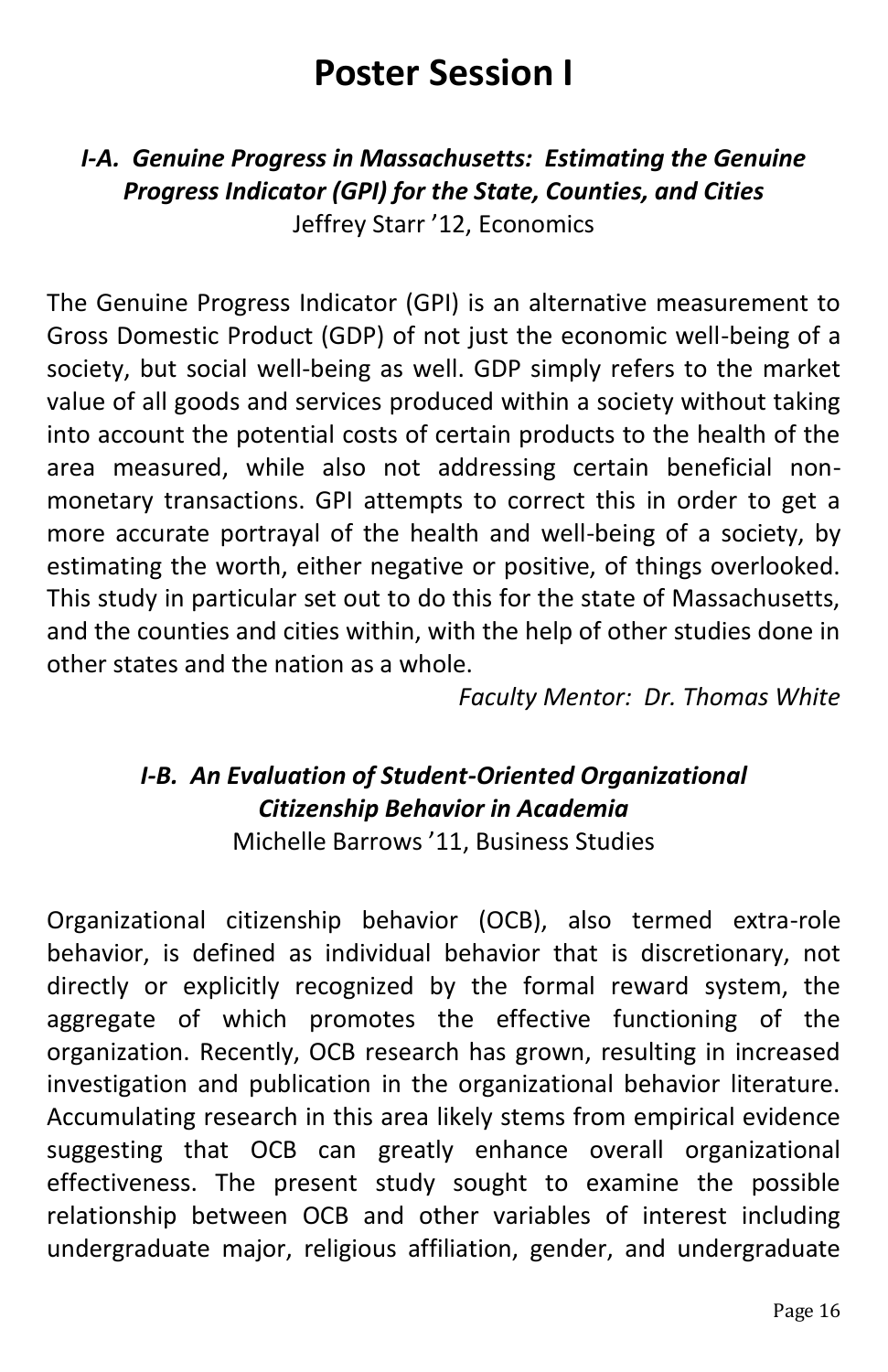year among current and recently graduated undergraduate students at Assumption College. The present study had a total of 490 respondents, all of whom completed an online survey and a demographic questionnaire. Survey data collected provided support for the hypothesis that females exert a greater willingness to engage in OCB than males. Data also supported the hypothesis that stronger religious affiliation results in a greater willingness to engage in OCB. Additionally, data supported the hypothesis that the higher the level of college completed, the higher the level of OCB was reported. Only the final hypothesis regarding undergraduate major did not yield significance. Overall, the present study added to the OCB literature indicating a positive relationship between OCB and gender, level of college completed, and religious affiliation in an academic setting. This research may lead to subsequent OCB research to be conducted at higher education institutions without religious affiliation and with a more diverse population.

*Faculty Mentors: Dr. Cary LeBlanc & Dr. James Soldner*

#### *I-C. The Affects of Pim Kinase on Isotype Switching in B Cells* Stephanie Joy Bouley '12, Natural Sciences

The immune system's ability to target foreign pathogens relies heavily on the production of functionally distinct antibody isotypes produced through the process of class switch recombination (CSR). A key enzyme, AID, allows for this recombination, which must be induced and phosphorylated on serine at position 38 (S38). We hypothesize that this phosphorylation is mediated by Pim kinases. To experimentally address this hypothesis we examined isotype switching in purified B cells from Pim 1, 2 double knockout (DKO) mice by stimulating the B cells with activators and cytokines to stimulate CSR. We also collected stimulated B cells from wild type (WT) and Pim DKO mice to assay for AID expression and attempted to evaluate AID phosphorylation using a phospho-specific AID-S38 antibody. We found switching to IgG1 isotype was decreased in stimulated Pim DKO B cells relative to stimulated WT B cells. AID was induced in both WT and Pim DKO B cells stimulated to undergo CSR, showing Pim deficiencies do not impair AID expression.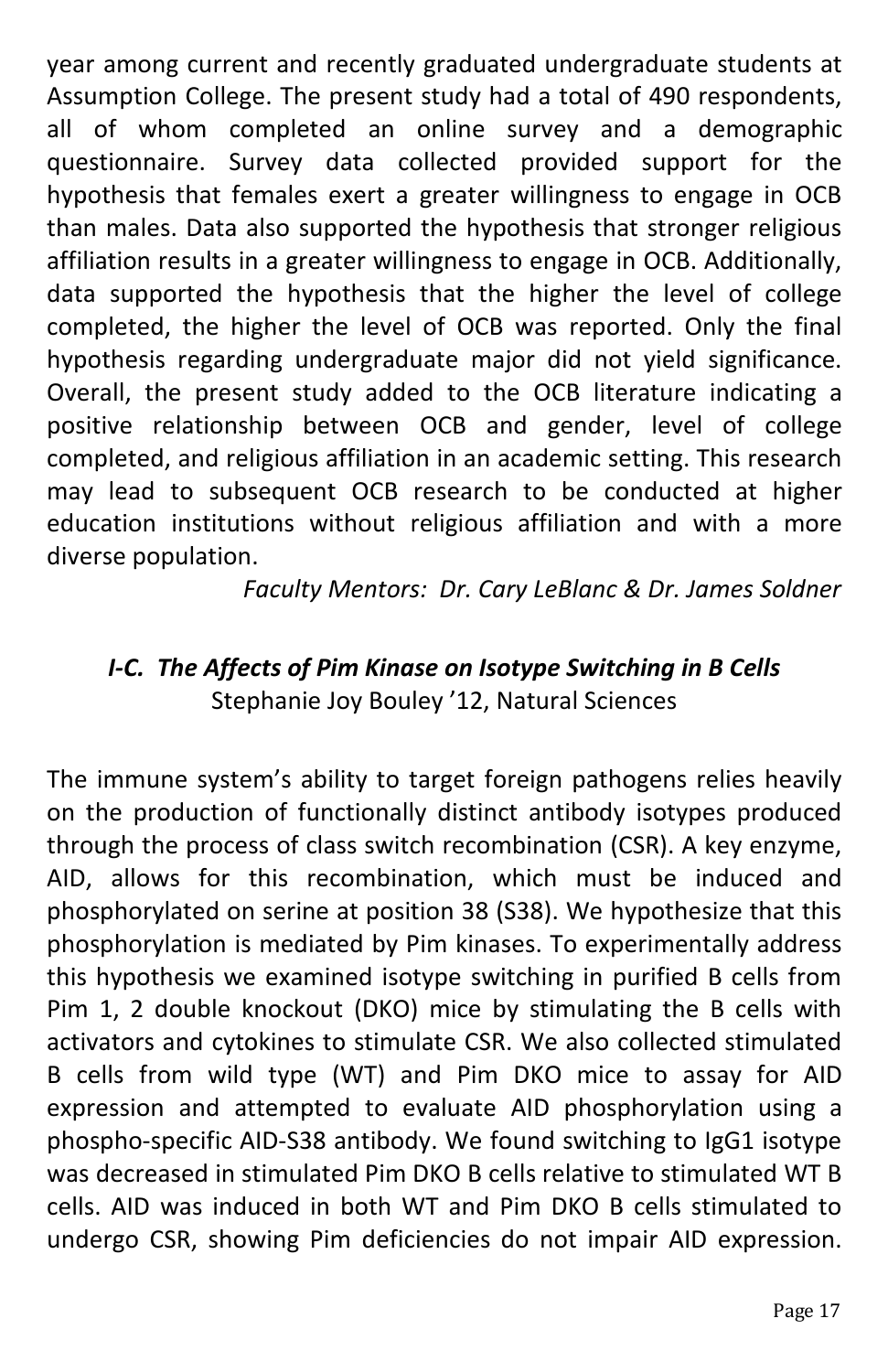We also found that Pim 2 kinase translocates to the nucleus in stimulated WT B cells where AID phosphorylation may occur, suggesting that Pim kinase could indeed be involved in AID phosphorylation required for CSR.

*Faculty Mentors: Dr. Aisling Dugan & Dr. Robert Woodland (UMass)*

#### *I-D. Interactions Between Carbon Nanotubes and Liquid Crystals* Gajinder Hoonjan '12, Natural Sciences

Carbon Nanotubes (CNTs) are the centerpiece of the most important technological revolution after the industrialization of our society – Nanotechnology. They are small cylinders of carbon atoms, millions of times thinner than a human hair. Despite the microscopic size, they are the strongest thing known in nature. Because of their size, the carbon nanotubes are extremely difficult to handle. When mixed with liquid crystals (LCs) they can be manipulated in large quantities. We found that CNTs influence the properties of LCs, using less energy for operation of liquid crystal displays. They also change their liquid crystal and their crystal phases and influence the temperatures at which those phases are formed. We are looking for ways to explain the observed effects by using infrared spectroscopy. This technique provides information about the connections and interactions between the liquid crystal molecules and the atoms on the surface of the carbon nanotubes. Our results show that the 5CB LC and CNTs interact with their phenol rings and that the LCs induce charge on the nanotubes creating an induced dipole moment which explains faster switching times in liquid crystal display cells.

*Faculty Mentor: Dr. Georgi Georgiev* 

### *I-E. The Effect of Eye Size and Target Sex on Attractiveness, Successfulness, and Persuasiveness Ratings*

Michael Brede '11 & Nicole Marotto '11, Psychology

In this study, the effect of a target's sex and eye size on ratings of attractiveness, successfulness, and persuasiveness was assessed with a sample of 57 participants. Participants were students at a small, private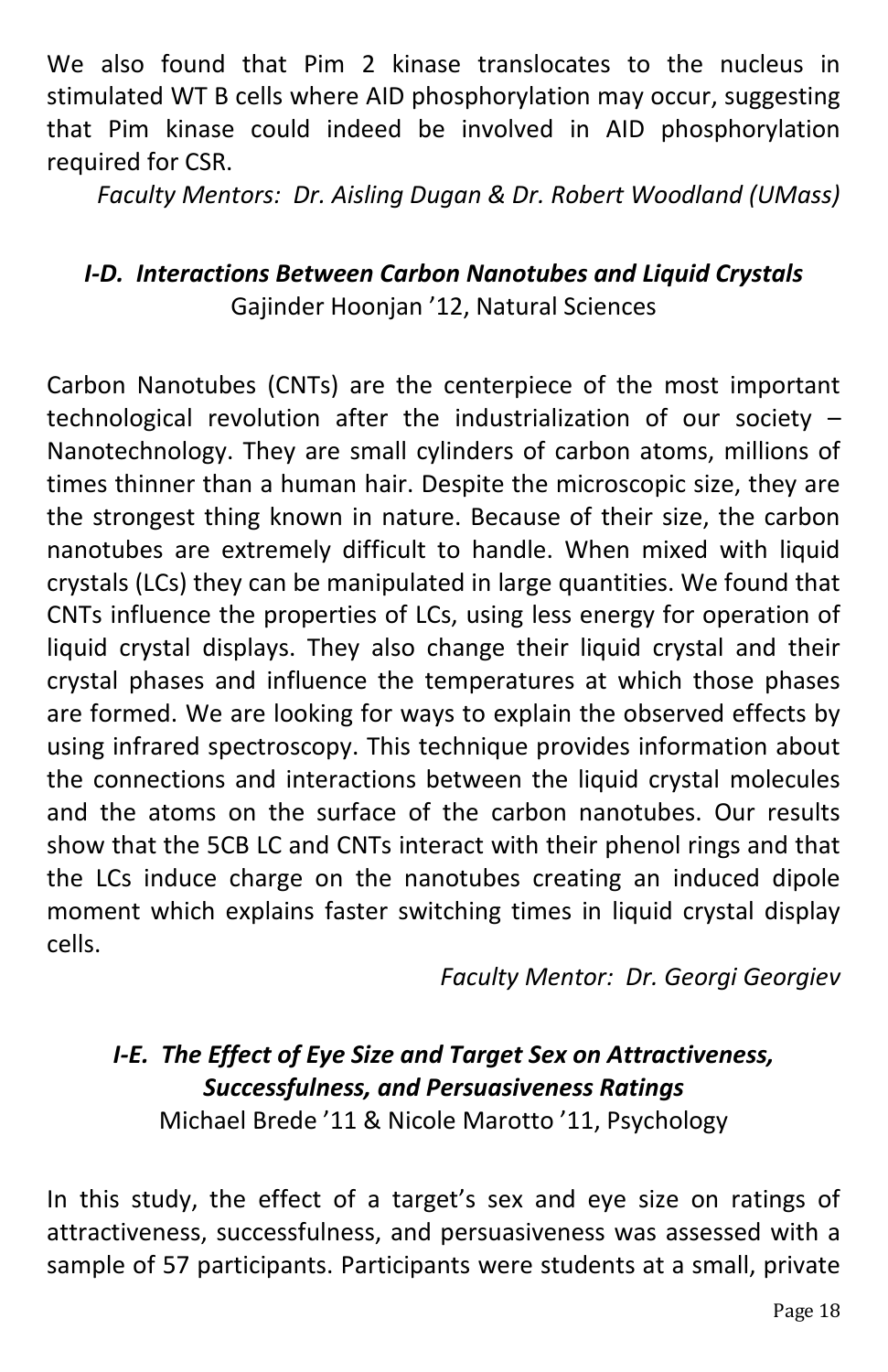New England college. Participants were randomly assigned to view images of male and female targets with manipulated small eyes or large eyes. Participants were asked to rate how attractive, successful, and persuasive each target appeared to be on a Likert-type scale. Our analysis revealed that targets with large eyes rated higher on levels of attractiveness, successfulness, and persuasiveness. Male targets rated higher on levels of successfulness and persuasiveness; female targets rated higher on levels of attractiveness. A significant interaction based on eye size and target sex indicated that female targets with large eyes were rated significantly more attractive than female targets with small eyes. No significant difference was found between male targets with large or small eyes. Men and women with large eyes may be perceived as more persuasive because eye contact is associated with persuasiveness; large eyes may increase this perception. People with larger eyes may be seen as more attractive, and the more attractive individuals are, the more successful they are perceived by others.

*Faculty Mentor: Dr. Maria Parmley*

### **Presentation Session IV**

#### *Worcester Women's Oral History Project: Interview with Dr. Ogretta McNeil* Megan Evangelista '13 & Katerina Reilly '14, History

We interviewed a woman of Worcester to show how everyday women have the most extraordinary stories. We will give a presentation on her life, and included in that, will be defining moments in her life that have shaped her, which we will relate to some of the important readings from our class.

*Faculty Mentor: Dr. Carl Keyes*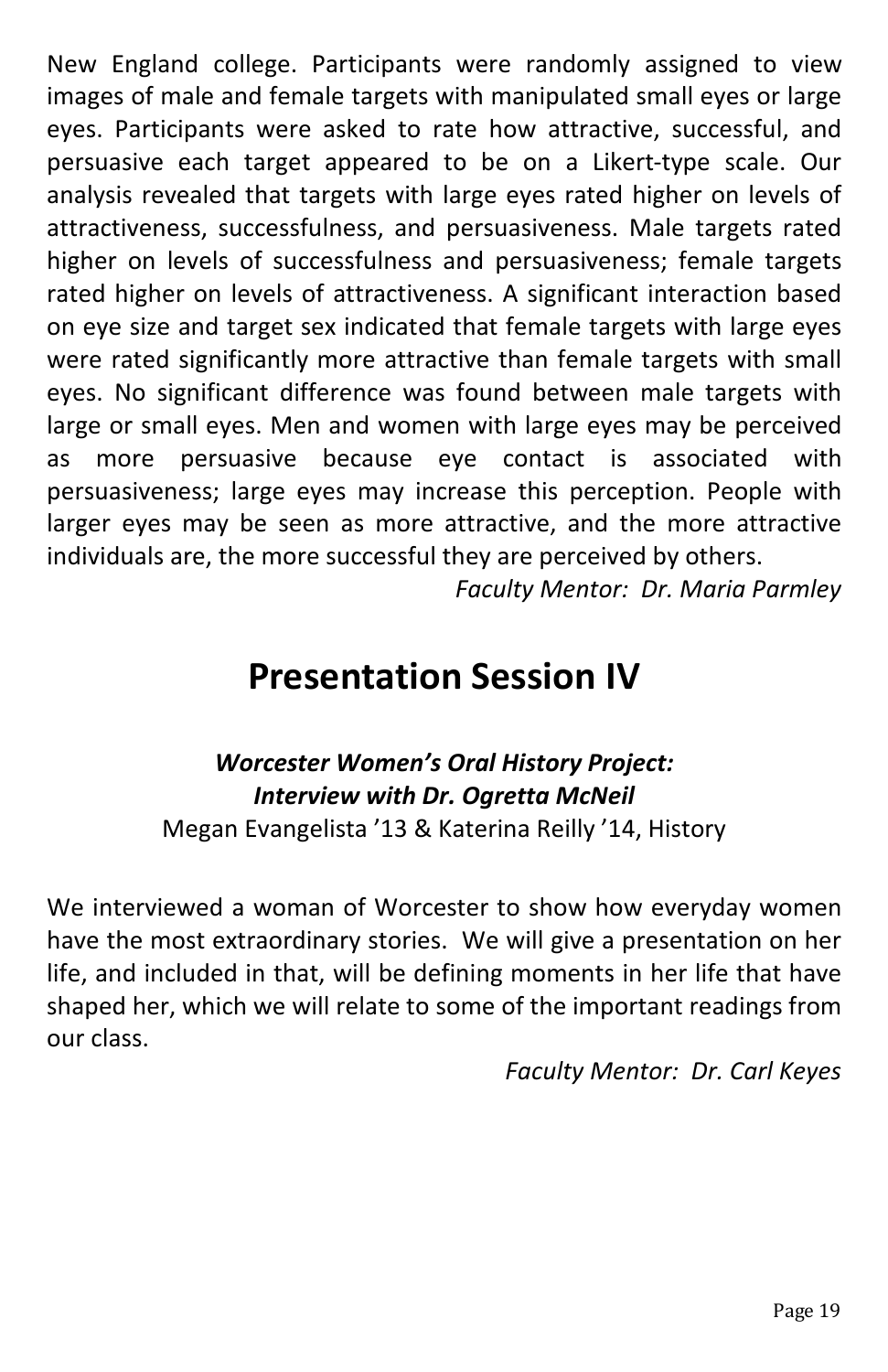#### *A Woman's Choice: Interview with Susan Strandberg* Savannah Harvey '12 & Nicole Smith '12, History

In collaboration with the Worcester Women's Oral History Project, an organization that aims at capturing and sharing the personal and historical memories of women in the broader Worcester area, we interviewed Susan Strandberg and created an oral history. The oral histories created by this project, with the help of multiple colleges in the Worcester Consortium, are used for scholarly research in the Arthur and Elizabeth Schlesinger Library on the History of Women in America at Harvard University. Sue Strandberg is a single woman who spent most of her childhood in North Brookfield, Massachusetts. She attended the University of Massachusetts – Amherst to earn her Bachelor's in psychology. She later earned her Master's in counseling psychology at Anna Maria College in Worcester, Massachusetts. The oral history interview with Sue revealed an ongoing dilemma for women in general: the struggle between joining the workforce and having a family. Sue's interview brought up very real concerns about choices in the lives of American women who face decisions regarding their careers and their family. Over the past century women have increasingly pursued a variety of occupations in the workforce, yet it is clear that societal expectations that privilege women's roles as domestic caregivers rather than as professionals are still very real and present a distinct dichotomy and difficult choices for many women.

*Faculty Mentor: Dr. Carl Keyes*

#### *Finding the Regular Woman*

Paula DeCosta '13 & Hannah-Lee Hilsman '13, History

The Worcester Women's Oral History Project is an organization committed to documenting, collecting, and communicating "the personal and historical memories of women throughout the broader Worcester community," (Worcester Women's Oral History Project Website). Through our Women's Studies course, Images of Women in America, we were able to work with this organization and conducted an oral history of Louise Clarke. Louise was born and raised in Worcester,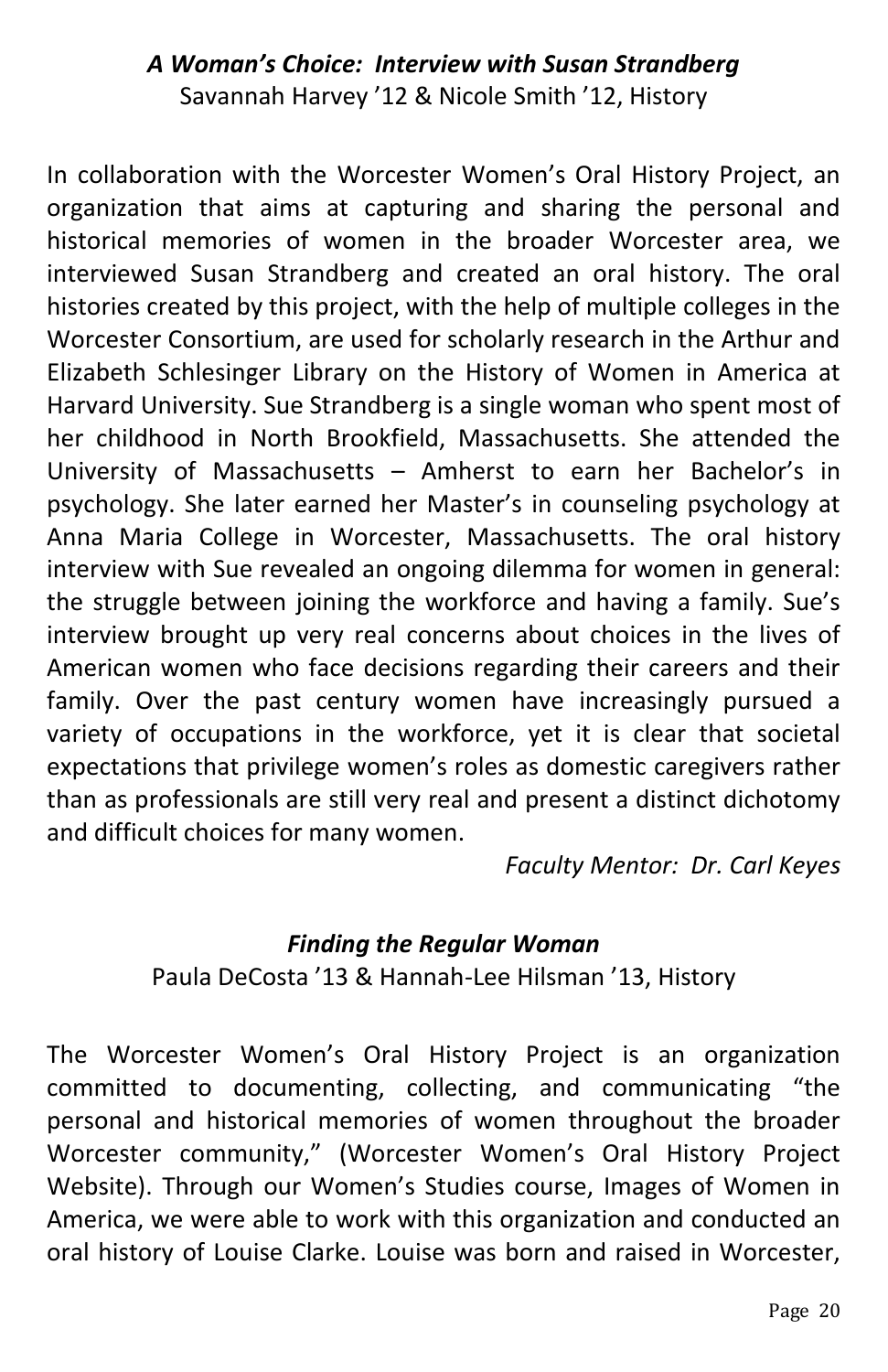and continues to live and work in the city with her family. Through the four themes of work, education, health, and politics/community involvement, we were able to uncover information about Louise that was relevant to the course objectives. Our course strived to understand the experiences of women in the past, so that we may better understand the present and the ways in which we can shape the future. During her interview Louise stressed the importance of recording the story of the "regular woman" in the history of women being compiled today. Louise shared her feelings that history spends too much time studying the lives of extraordinary men, but fails to recognize the value of the everyday woman.

*Faculty Mentors: Dr. Carl Keyes & Dr. Maryanne Leone*

#### *Government Disinformation in Vietnam* Matthew Gagliardi '11, History

The Vietnam War changed the way Americans trust the government. Through actions of President Lyndon B. Johnson, President John F. Kennedy, Secretary of State Robert S. McNamara, and Military General William Westmoreland, people no longer place the same trust in their government that previous generations have. Different events and actions by the United States government, including the role of Advisors in Vietnam, the Tonkin Gulf Incident and the usage of the media in Vietnam allowed each leader to change the true facts about Vietnam. Most often it was done to keep the American citizens from realizing that the United States was not winning the war. Each United States leader knew the importance of keeping the support of the American people from turning against them and the war effort. But over time different documents were released, most notably the *Pentagon Papers* leaked by Daniel Ellsberg, and it became very clear to the American people what exactly was happening in Vietnam.

*Faculty Mentor: Dr. Lance Lazar*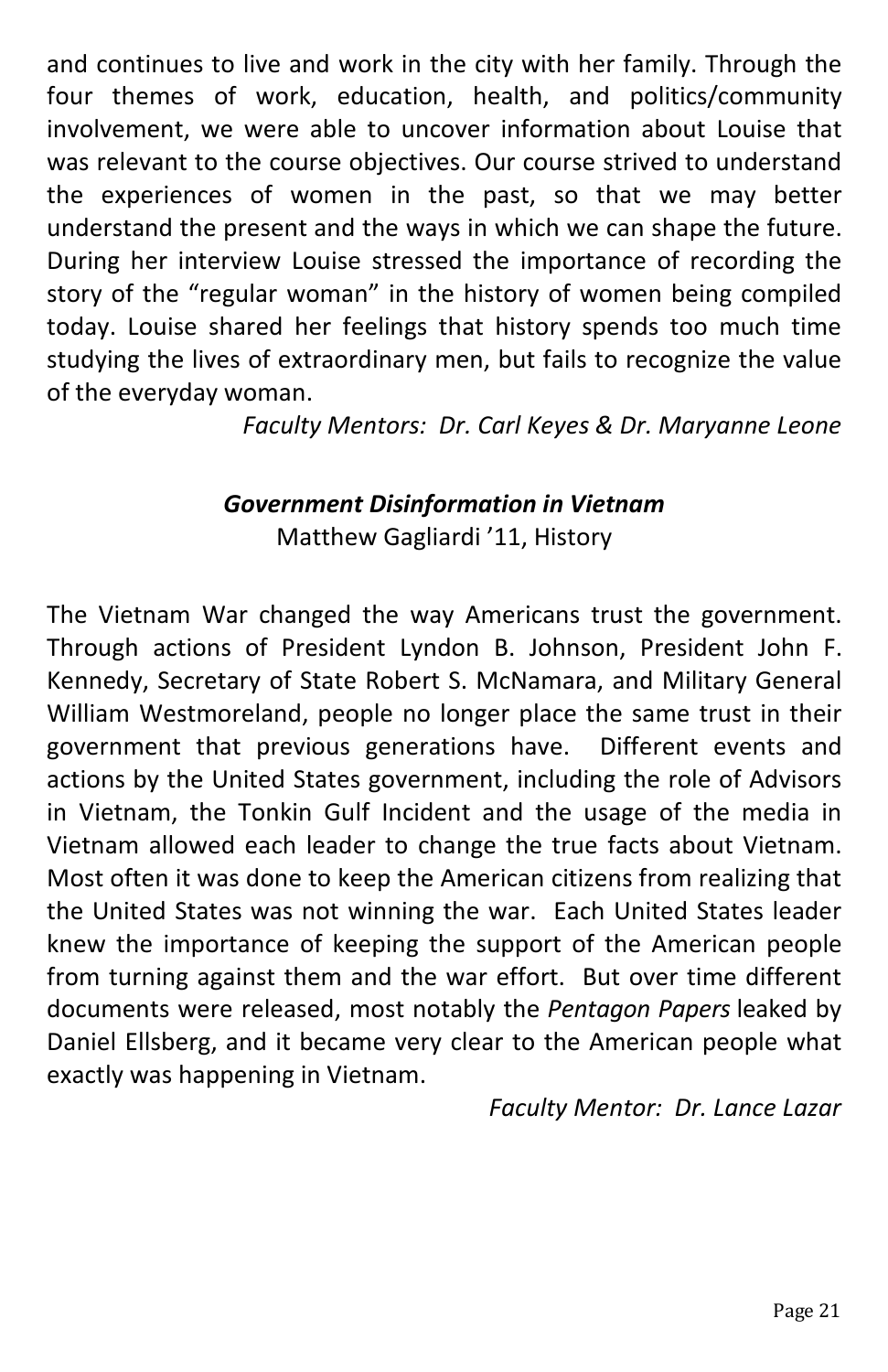#### *In What Ways Have Aid and Trade Shaped the Great Recession?* Chris McDermott '11, Economics

Amongst the factors which shape a nation's economy, international trade and in some cases aid hold a certain significance. Trade in particular stands as the driving force behind multiple economies, ranging in spectrum from the Third World to global powers. Simultaneously, while more limited in scope, aid flows also carry considerable weight in promoting economic growth and development. Thus it seems reasonable to suspect that these two components may have helped to shape the manner in which the recent crisis spread and the shape it came to take. The following paper will therefore seek to investigate this further, both through a review of what work and research has already been done and an analysis of the data and information currently available.

*Faculty Mentor: Dr. Smriti Rao*

### **Poster Session II**

#### *II-A. Laptop Power Usage* Chris Fallago '11, Natural Sciences

The goal of this study is to determine power usage of several different brands of laptop computers in different states in order to first, determine the most efficient way to use the computer and second, determine the more efficient operating systems, and components. One topic that is consistently debated is whether or not the power supply uses energy when plugged into the wall outlet but not the laptop; this study will attempt to answer that question as well as others. Some other questions that will be addressed are the following: Should one let a laptop fully discharge before connecting it to the charger? Is there a difference in the power usage when the laptop is sleeping, awake, fully charged? Does charging an accessory like an iPad, iPod, or cell phone use more power? The power usage was determined using a Kill A Watt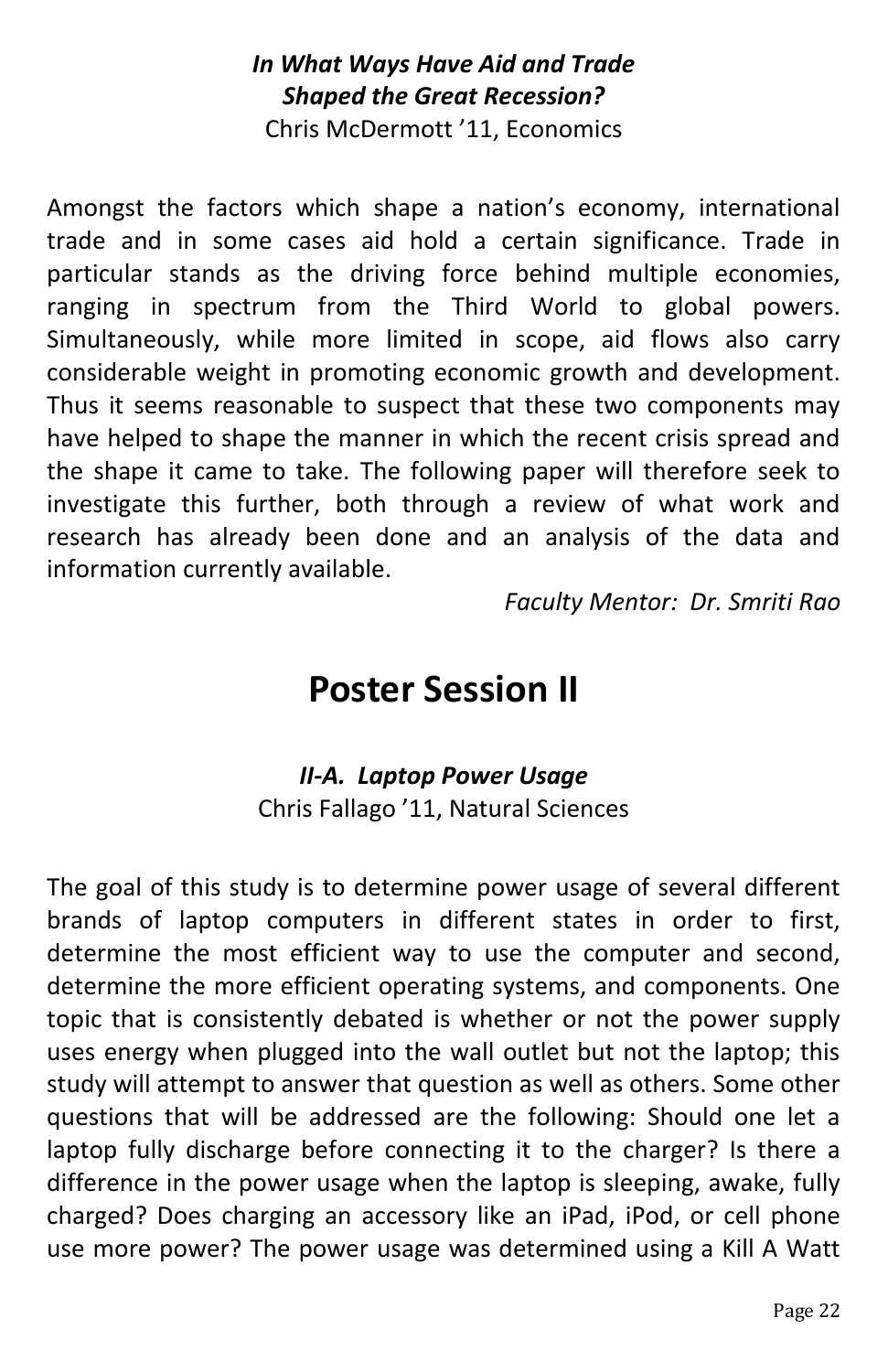electricity usage monitor. By determining the power usage characteristics of some common brands and models it will be possible to recommend simple changes that cumulatively could result in significant energy savings.

*Faculty Mentor: Dr. James Hauri*

#### *II-B. Motivation and Test Anxiety and Their Relationship to Academic Achievement Among College Students*

Grace Kennedy '11, Sarah Lyons '11 & Jessica Palladino '11, Psychology

This study investigated the relationships between test anxiety, motivation and academic achievement. Undergraduate students completed two questionnaires, one which addressed five different measures of motivation and test anxiety and one which measured levels of debilitating and facilitating anxiety. Students also self-reported their GPA, which was operationally defined as academic achievement. Correlation tests revealed that self-efficacy, a motivation component, was significantly correlated with academic achievement. In addition, facilitating test anxiety, debilitating test anxiety, and test anxiety were also significantly correlated to academic achievement. Moreover, two of the motivation measures, self-efficacy and control of learning beliefs, were significantly correlated with both facilitating and debilitating test anxiety. These findings suggest that students with higher self efficacy and lower debilitating test anxiety do better in academics. Suggestions are made for how future research might further investigate the relationship between test anxiety and motivation.

*Faculty Mentor: Dr. Paula Fitzpatrick*

#### *II-C. A Preliminary Analysis of a Meditation-based Treatment Method for Chronic Migraines* Makenzie Tonelli '11, Psychology

As a self-regulatory practice, meditation has received a lot of attention as a treatment intervention for chronic pain. This introspective technique has been utilized, in conjunction with the gate control theory, to help chronic pain sufferers modulate their level of emotional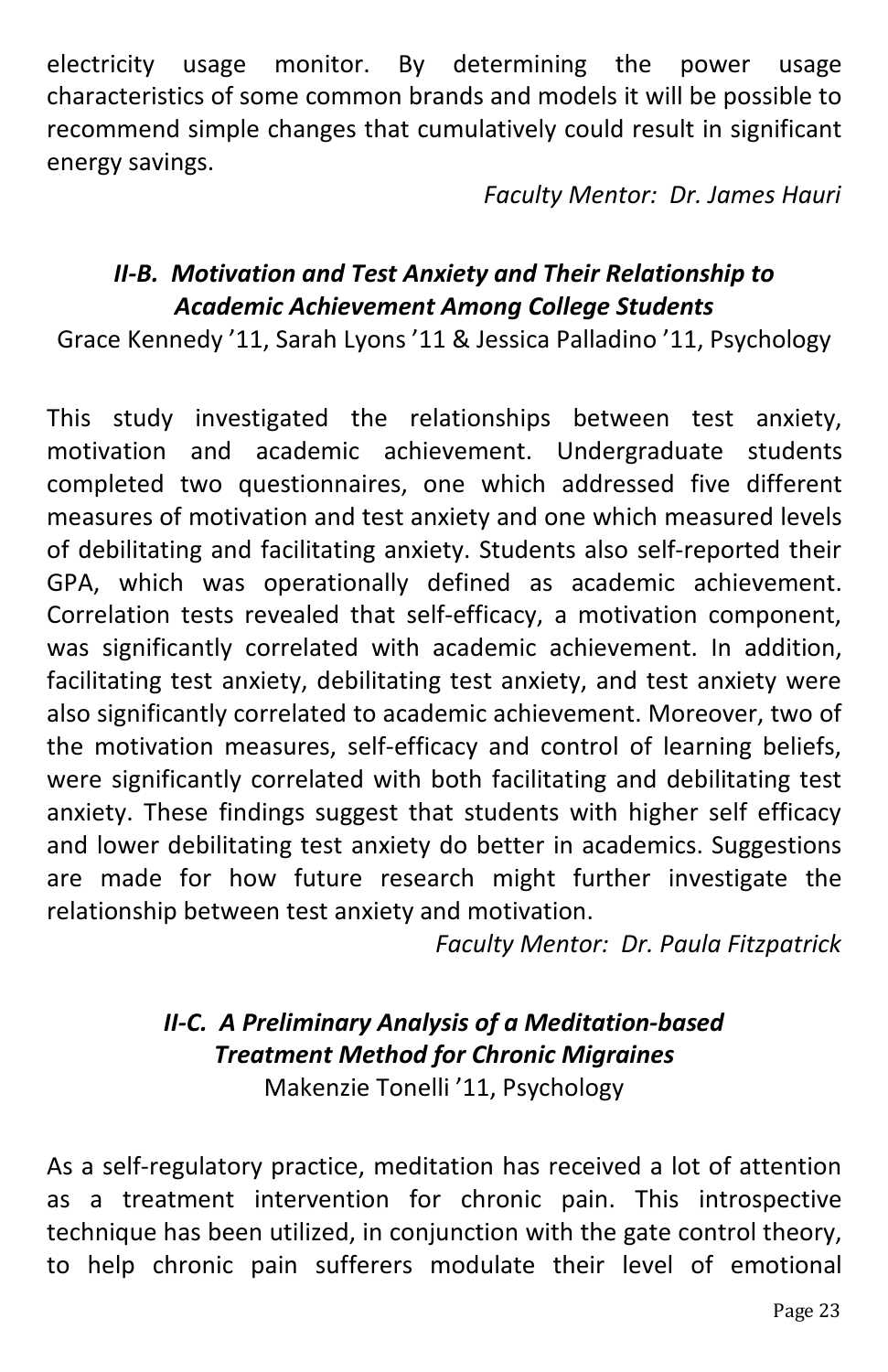reactivity to pain, and ultimately provide them with the tools to control how intensely they experience their pain (Carson et al., 2005). The present study sought out to evaluate the effectiveness of a meditationbased approach to treating chronic migraines, a condition affecting 13% of the United States population, per annum (Lipton, Stewart, Diamond, Diamond & Reed, 2007). Participants (N=22) were given 4 weeks of a meditation-based treatment, where subjects learned a strategy to regulate the negative emotionality associated with both triggering the onset of and existing simultaneously with migraine episodes, which was predicted to alleviate their symptoms. Herein a preliminary analysis of the data will be conducted to investigate the effectiveness of this treatment as an immediate intervention, by comparing pre- and posttreatment ratings for pain, tension, and anger across all 4 weeks. Additional analyses will be done to determine to what extent variations in pain can be predicted by negative affect, specifically tension and anger.

*Faculty Mentor: Dr. Sarah Cavanagh*

#### *II-D. Art Therapy: Does Form Matter?*

Mona Al-Abadi '11, Celia Fox '11 & Jillian Martucci '11, Psychology

Symptoms of anxiety were examined in the context of expressive arts interventions. Anxiety levels in undergraduate students were measured in response to different expressive arts therapies including visual journaling, mandala coloring, and still life drawing (control group). There was no main effect of intervention technique; however there was a main effect of time of testing. Clear changes in anxiety levels were evident during baseline, post-anxiety induction, and post intervention measures. These findings expand on past research by providing support for the use of expressive arts therapy interventions to alleviate anxiety symptoms.

*Faculty Mentor: Dr. Paula Fitzpatrick*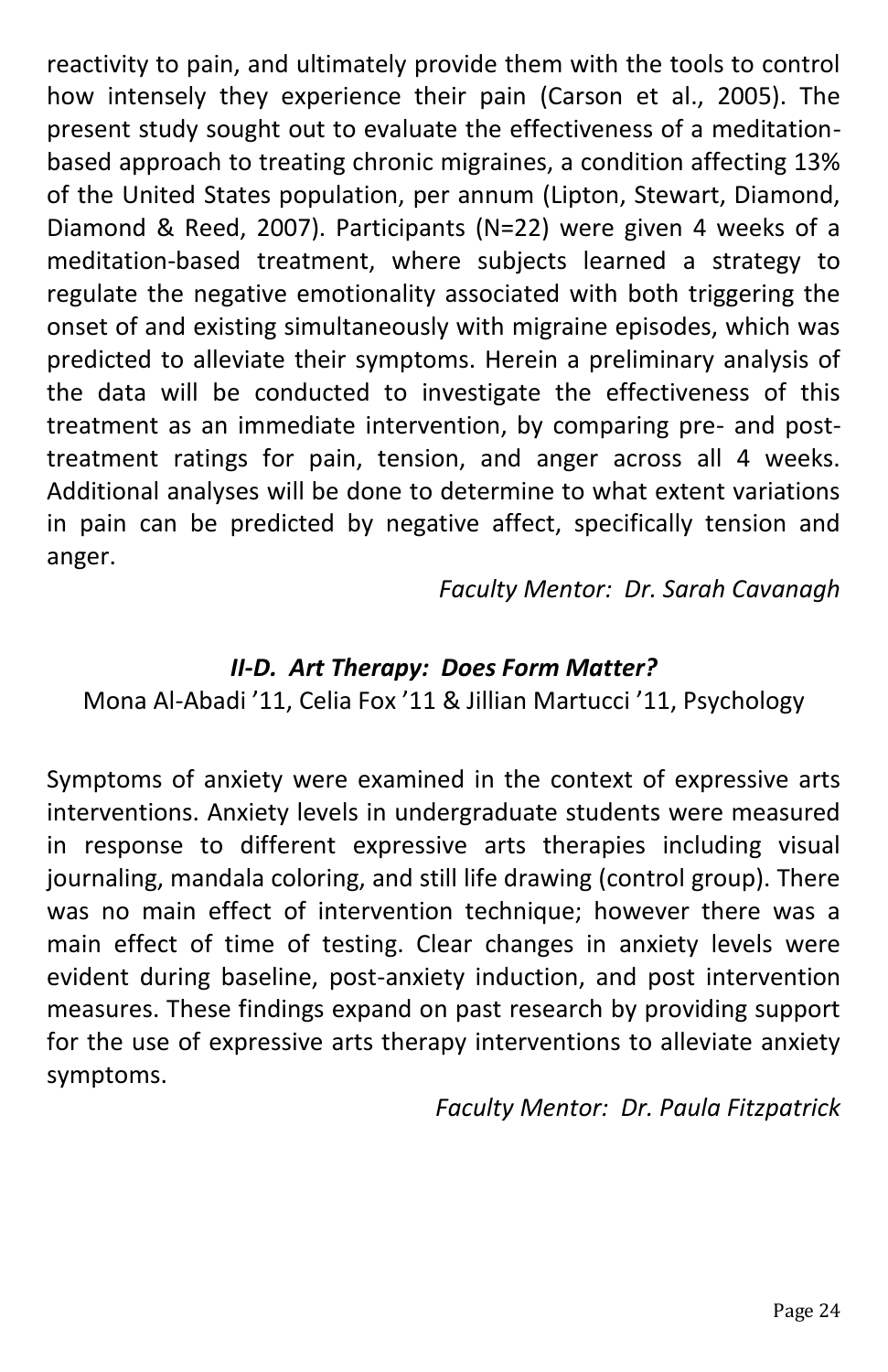#### *II-E. Sensory Processing Relates to Infant Attachment* Robert DiGiammarino '12, Psychology

Sensory processing relates to attachment problems in infants with sensory regulatory disorder (DeGangi, 2000). Other researchers have found a link between sensory sensitivity and relationship anxiety (Liss, Timmel, Baxley, & Killingsworth, 2005). The purpose of our study was to expand these adult findings with normally developing infants. Sensory processing of the mother was also assessed as a predictor of the attachment relationship. The method involved assessing parent-child interactions and sensorimotor/communication skills of 20 one-year-old infants. Trained observers performed the Attachment Q-Sort to assess security and dependency (Waters, 1987), and created scores for interaction with mother and others (Posada, Waters, Crowell, & Keng-Ling, 1995). Additionally, mothers completed the Sensory Profile (Dunn, 2002) to measure sensory processing styles and types. Results demonstrate that high mother and infant thresholds may contribute to low infant security, also correlated with general stimulation processing difficulty. Infants of sensory avoidant mothers had lower security scores. Infant sensation seeking predicts dependency. Only infant variables predicted proximity to mother. Sensory sensitivity and sensation seeking infants have difficulty monitoring mother location. These results illustrate how sensory processing influences infant attachment and can be used to form intervention strategies fostering security.

*Faculty Mentor: Dr. Maria Kalpidou*

### *II-F. Fathers' Responsiveness in Relation to Child's Temperament and Fathers' Relationship with Their Parents*

Jacquelyn Nardelli '11, Psychology

In this research project, I am exploring the predictive value of the child's temperament and the father's bonding with his own parents. In order to determine the level of fathers' responsiveness, I will be coding videotaped interactions between fathers and their 12 month old infants. From the coded responsive behaviors, I will investigate the links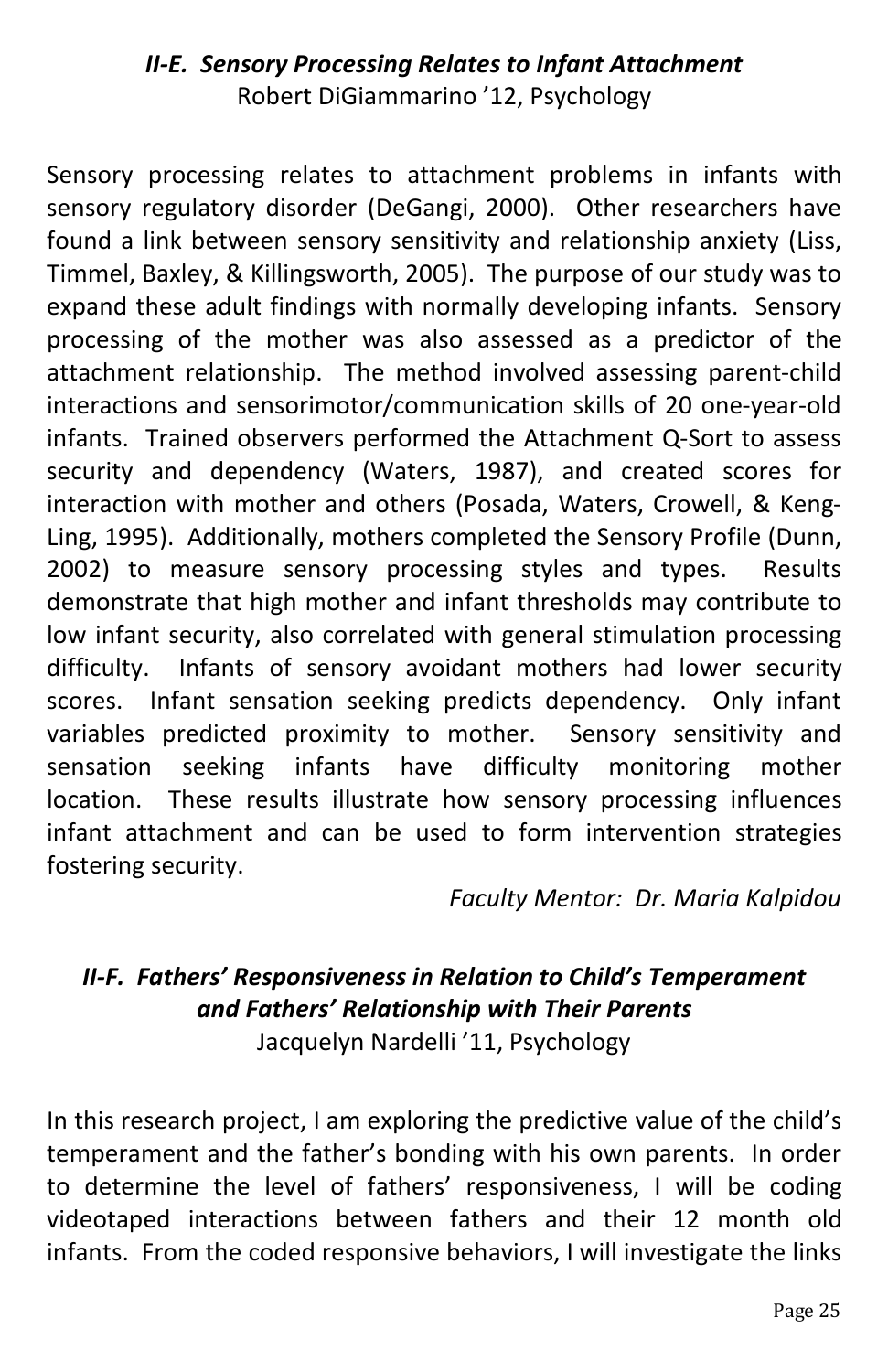of the child's temperament and the father's relationship with his parents, which are both measured by questionnaires. Through researching various studies on fathers-infants I have found factors of the father-infant interaction. Fathers are as sensitive as mothers are and form secure attachments to their infants. However, father-infant interactions are different from mother-infant interactions. Fathers tend to play more than mothers do and engage in less caregiving behaviors. The factors that predict the degree of the father's responsiveness include amount of involvement and martial satisfactions. Fathers who spend more time with their infants and have the support of their spouse tend to be more responsive parents. This research will add to the growing research of father-infant interaction and hopefully display the integral role fathers play in child development. *Faculty Mentor: Dr. Maria Kalpidou*

#### *II-G. Women Advertisers in Eighteenth Century Philadelphia* Marybeth Mulligan '12, History

Early American newspapers devoted a significant amount of space to, and made a large portion of their profit from, advertisements for goods and services. Women in eighteenth century Philadelphia advertised their services as shopkeepers, booksellers, milliners, schoolmistresses, dance instructors, cooks, mantua makers, upholsterers, seamstresses, embroiderers, midwives, physicians, tobacconists, and engravers. The poster features a selection of advertisements systematically researched in eighteenth century Philadelphia newspapers using the American Antiquarian Society's bound volumes and digitized collections. The advertisements are evidence of the complex and nuanced role of women in eighteenth-century America; some of the women advertisers clearly inherited their husband's trade upon his death, some advertised domestic services such as sewing or midwifery that were appropriate and expected for eighteenth century women, but for many of the women advertisers, how they emerged into the public sphere as businesswomen is not clear. Their presence alongside men who placed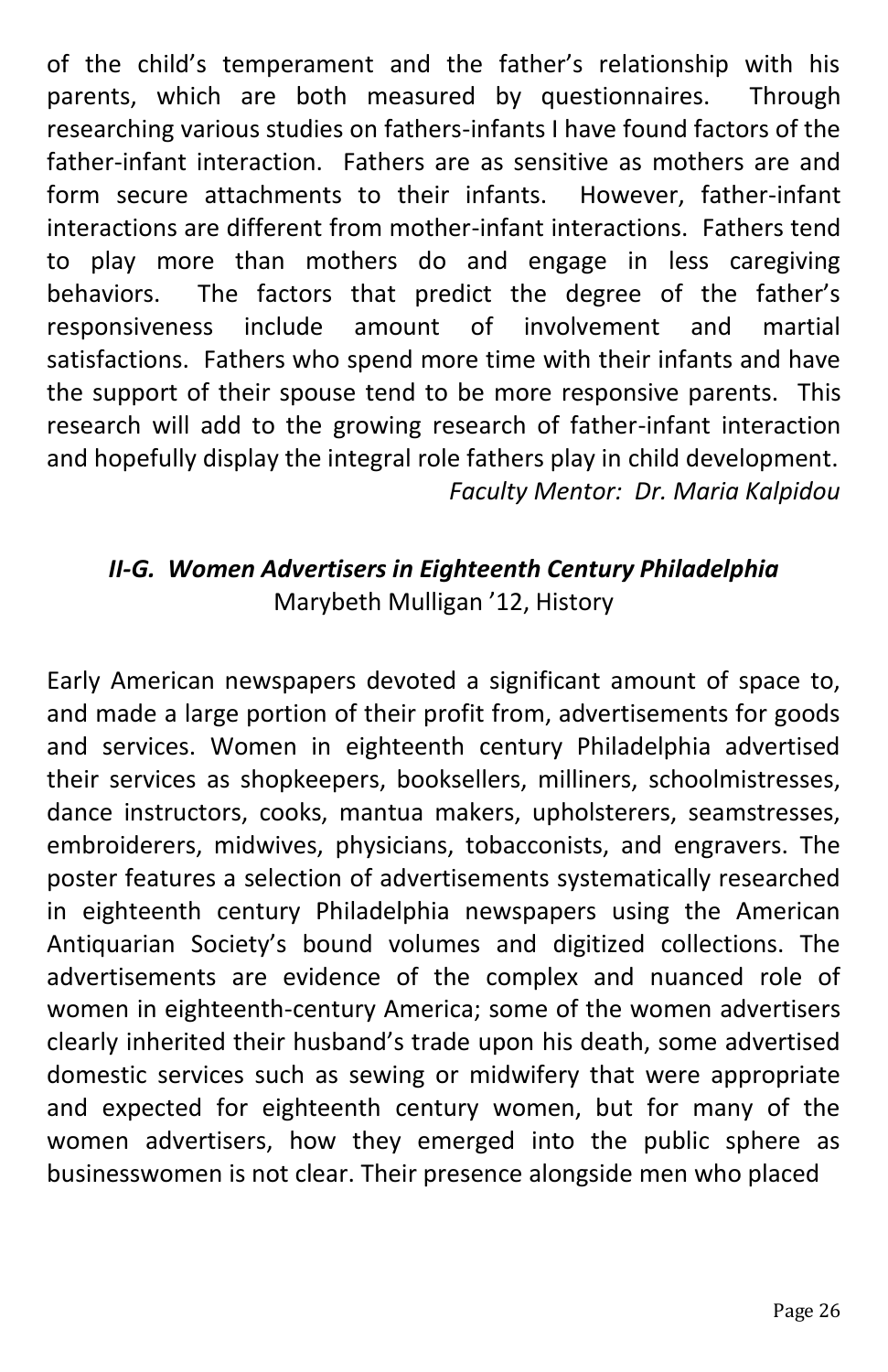advertisements in newspapers suggests that for some women, their place in society was not necessarily limited to the roles of housewife or mother.

*Faculty Mentor: Dr. Carl Keyes*

 $\bullet$ 

**Notes**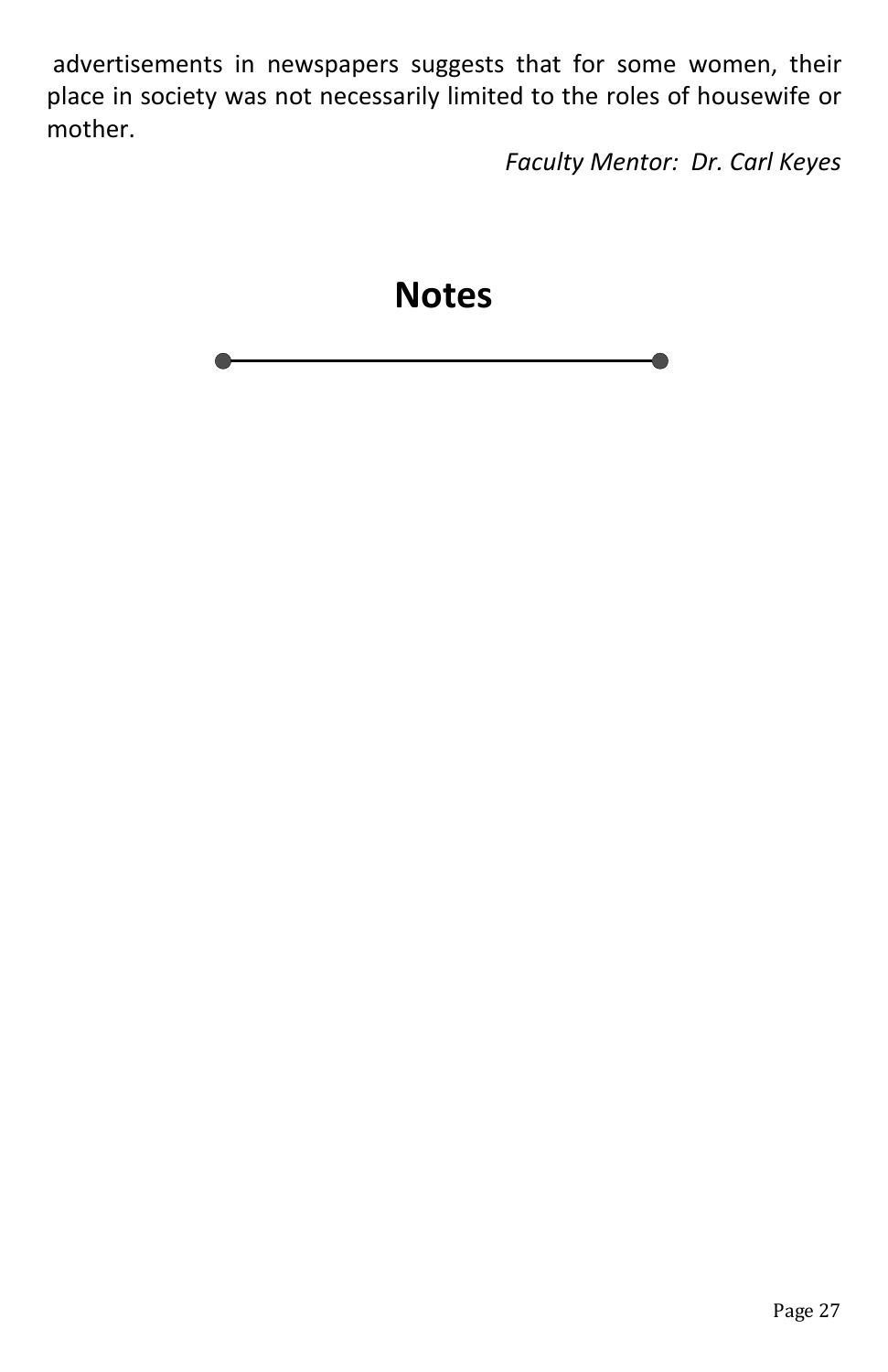# **Thank you**

Special thanks to committee members, Business Services, the Registrar's Office, Sodexo, and Nancy Cain for their assistance during this event.

Finally, thanks to the faculty and administrators who served as judges or mentors of the students who submitted presentations and posters.

> *Landy Johnson and James Lang Co-chairs, Undergraduate Symposium Planning Committee*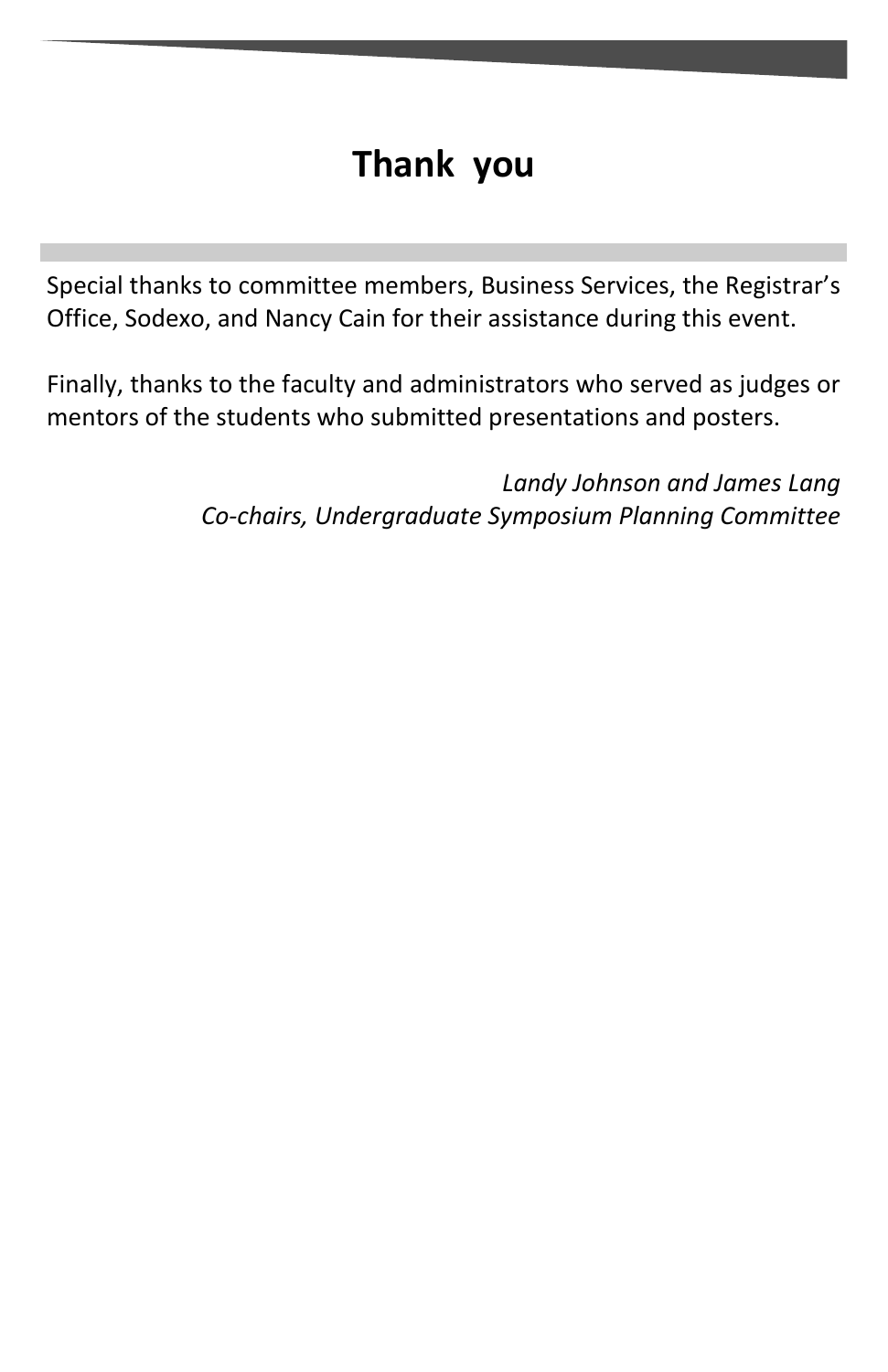# **Undergraduate Symposium Planning Committee**

**Co-chairs: Dr. Landy Johnson** Director of Grant Development and Coordinator of Undergraduate Research

**Dr. James Lang** English Dept. & Honors Program

**Dr. Georgi Georgiev** Department of Natural Sciences

> **Dr. Carl Keyes** Department of History

**Dr. James Soldner** Department of Human Services & Rehabilitation Studies

> **Prof. Carrie Nixon, MFA** Department of Art, Music and Theatre

> > **Ms. Michele Aubin** Academic Affairs